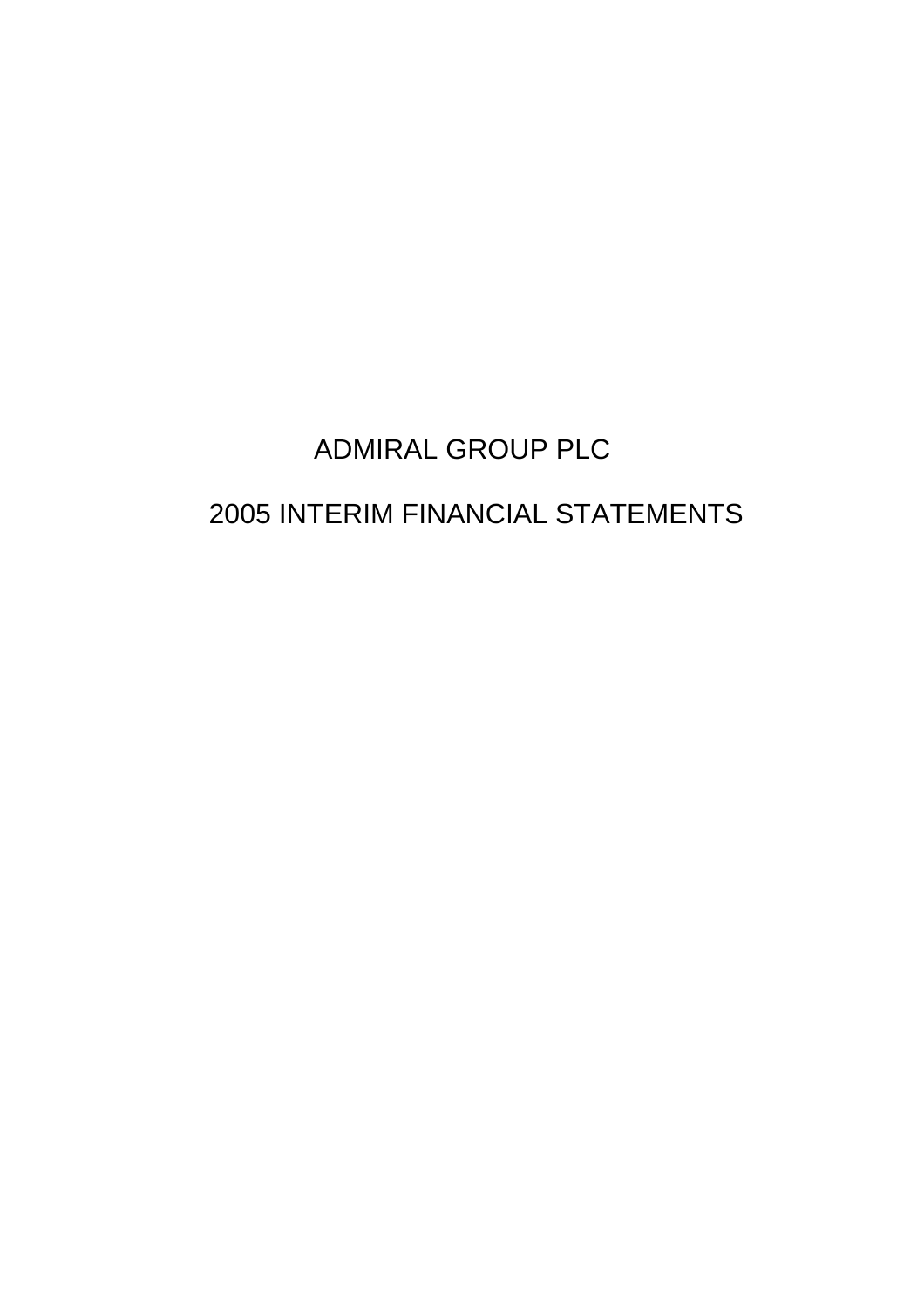# **Admiral Group plc Results for the six months ended 30 June 2005**  6 September 2005

Admiral Group plc ("Admiral", or "the Group") today announces its results for the six months ended 30 June 2005.

# **2005 H1 Highlights**

- ♦ Core profit\* up 17% at £56.9 million (2004 H1: £48.6 million)
- ♦ Group turnover up 19% at £319.3 million (2004 H1: £269.3 million)
- ♦ Total motor premiums written up 15% at £268.5 million (2004 H1: £233.3 million)
- ♦ Net income from products and services not underwritten by the Group up 38% at £36.5 million (2004 H1: £26.5 million)
- ♦ Active customers at period-end up 5% to 1,057,000 from 1,008,000 at 31 December 2004 and up 16% from the 911,000 customers at 30 June 2004
- ♦ Underwriting ratios:

|                | H <sub>1</sub> 05 | FY 04    | H204  | H <sub>1</sub> 04 |
|----------------|-------------------|----------|-------|-------------------|
| Loss ratio     | 71.6%             | 67.0%    | 69.6% | 63.9%             |
| Expense ratio  | 14.9%             | $15.0\%$ | 16.3% | 13.6%             |
| Combined ratio | 86.5%             | $82.0\%$ | 85.8% | 77.5%             |

 $\bullet$  Interim dividend of 9.7p per share, payable 5 October 2005 – includes special element of 2.9p per share

\* Core profit is operating profit less charges for staff share schemes and bonuses paid in lieu of dividends. 2004's comparatives exclude £6 million of profit commission from Great Lakes accounted for in 2004 but relating to premiums earned in 2003. A reconciliation of this figure to the income statement is set out below.

# **Chief Executive's statement**

Not surprisingly, we're very pleased with our results for the first half of 2005. Not only did we make a record core profit (£56.9m) but we did this in an environment of declining market profitability. Furthermore, we raised our rates in this period and yet we were still able to grow our premium income and customer numbers.

As noted in our recent trading statement, this is still a cyclical market and we are in the poorer part of the cycle. This has been independently reconfirmed by actuarial analysis of the industry's 2004 regulatory returns. There is nothing that has occurred since our trading statement that leads us to believe that the market will not be cyclical or that we are anywhere but in the declining part of the cycle. We continue to hold the view, however, that the cyclical pattern has changed and that the cycle will be less volatile and less severe than previous cycles.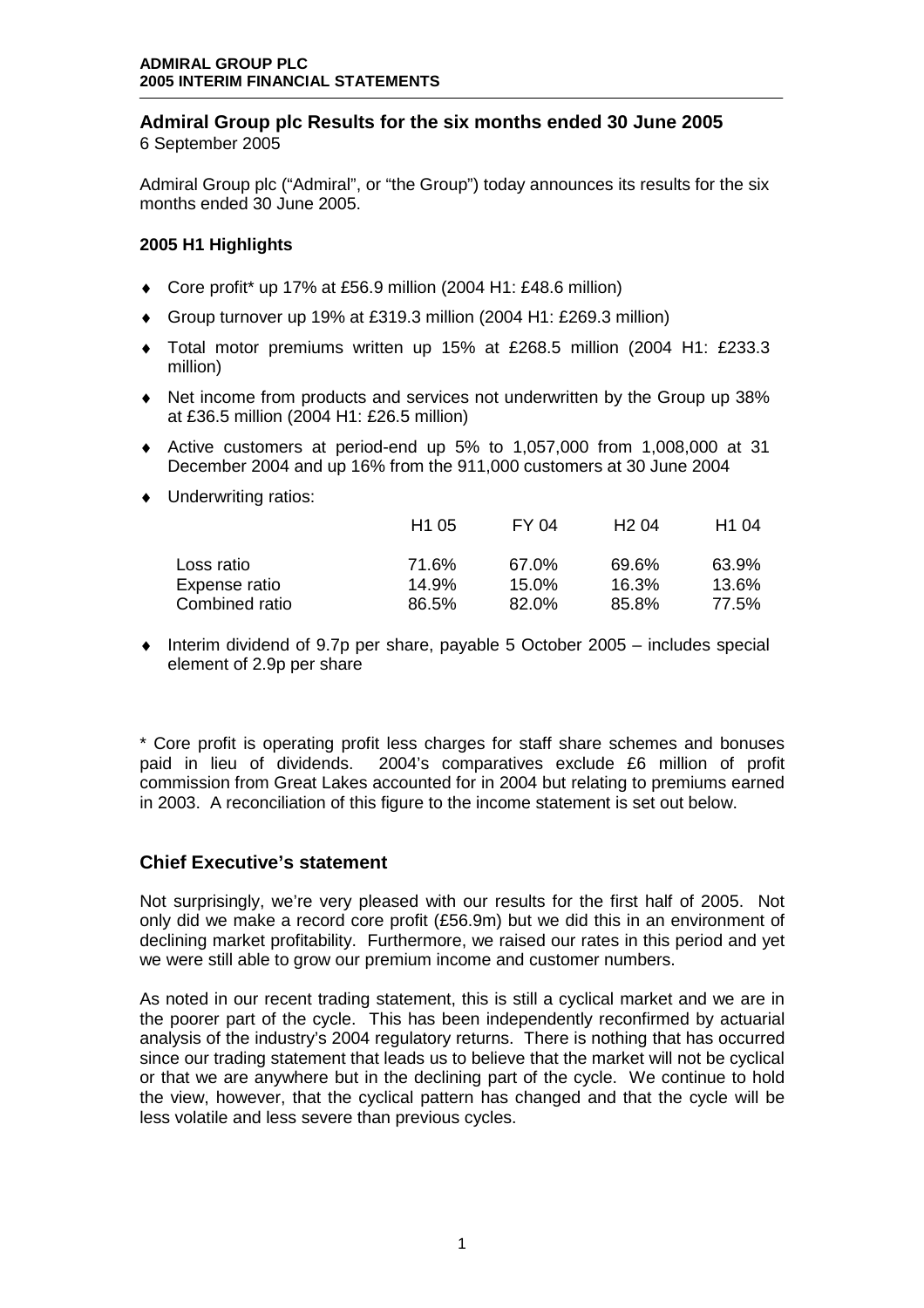In the short term, we plan to maintain a significant combined ratio advantage over the market average and continue to grow our book of business. As part of our longerterm strategy we continue to investigate opportunities for business outside the UK.

The board has declared a normal interim dividend of 6.8p per share, amounting to £17.5m, 45% of post tax profits. Also, the board has reviewed the amount of cash in the business, as we previously said we would do, and as a result of this review the board has decided to declare a special dividend of 2.9p per share, amounting to £7.5m, making the total interim dividend £25m, 9.7p per share.

# **Financial review**

# **Key financial highlights**

Core profit increased by 17% from £48.6m in H1 2004 to £56.9m. Core profit is used by the directors to measure the underlying profitability of the Group, and a reconciliation of this measure to the income statement is set out later in this section. Core profit is split into three to reflect the key components of the Group's business:

|                         |        |               | Year    |
|-------------------------|--------|---------------|---------|
| Analysis of core profit |        | Six months to | ended   |
|                         | June   | June          | Dec     |
|                         | 2005   | 2004          | 2004    |
|                         | £000   | £000          | £000    |
| Underwriting profit     | 14,730 | 14,452        | 27,969  |
| Profit commission (*1)  | 5,666  | 7,732         | 15,679  |
| Net other income        | 36,476 | 26,462        | 56,916  |
|                         |        |               |         |
| Core profit             | 56,872 | 48.646        | 100,564 |

\*1: 2004 comparatives both adjusted to deduct £5,994,000 of profit commission recognised in the 2004 results, but relating to premium earned in 2003.

As shown below, the Group increased turnover by 19% in H1 2005, from £269.3m to £319.3m. All components of turnover achieved double-digit growth and are reviewed in more detail below.

|                                   |         |               | Year       |
|-----------------------------------|---------|---------------|------------|
| <b>Analysis of Group turnover</b> |         | Six months to | ended      |
|                                   | June    | June          | <b>Dec</b> |
|                                   | 2005    | 2004          | 2004       |
|                                   | £000    | £000          | £000       |
|                                   |         |               |            |
| Total premiums written            | 268,462 | 233,297       | 470,400    |
| Gross other income                | 44.769  | 33,180        | 69,457     |
| Net investment return             | 6,087   | 2,792         | 8,135      |
|                                   |         |               |            |
| Group turnover                    | 319.318 | 269.269       | 547.992    |
|                                   |         |               |            |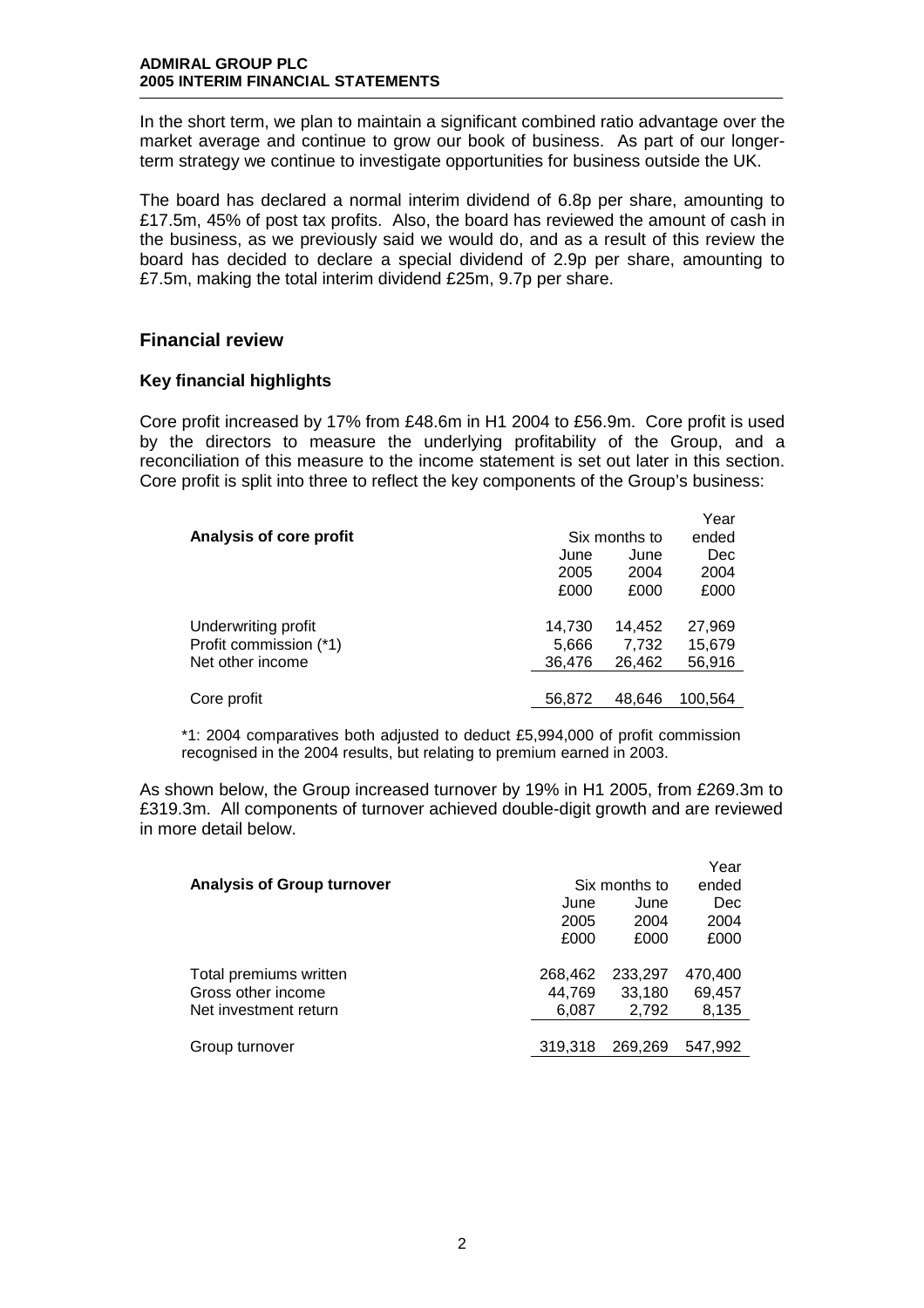## **Underwriting business review**

#### **Underwriting structure**

The Group's underwriting structure is as follows:

65% of the business continues to be taken by Great Lakes under the long-term coinsurance contract.

35% of the business is underwritten by the Group through Admiral Insurance (Gibraltar) Limited and Admiral Insurance Company Limited. 10% (of the total business) is ceded via quota share contracts that qualify for deductions in required solvency capital.

Of the 10%, 5% is ceded to Axis Re under a contract covering 2005 and 2006 and 5% is ceded to Gen Re for 2005 only.

In accordance with accounting guidelines, the Gen Re contract has not been accounted for as reinsurance in the financial statements. This has the effect (for contracts incepted in 2005 only) of grossing-up premiums and claims retained by the Group to a net 30%.

## **Underwriting results**

As reported previously, The Group decreased the rate of total premium growth during H1 2005 by implementing premium rate increases. In line with plans, total premiums written increased by 15% to £268.5m, with average premium rates around 3% higher than at the end of 2004. Market premium rates in the first half of the year were broadly flat.

The closing policy-count (being the number of active policies on risk) at the end of June 2005 was 1,057,000, up 5% from 1,008,000 at December 2004 and 16% on the 911,000 policies at the end of June 2004.

The loss ratio for the half-year (excluding claims handling costs) was 71.6%, compared to 69.6% in the second half of 2004 and 67.0% in the full financial year.

Back year claims reserve releases included in the income statement amount to £5.2m, or 8.1% of net premium revenue. This compares to £5.2m in H1 2004 (10.3% of net premium revenue) and £9.2m for the full 2004 year (8.5% of net premium revenue). A table analysing historical reserve release patterns is set out in note 18 below.

The H1 2005 expense ratio (including claims handling expenses) was 14.9%, up from 13.6% in H1 2004 and consistent with 15.0% in the full year.

The Group's combined ratio, being the aggregate of the loss and expense ratios equated to 86.5% in H1 2005, compared to 77.5% in the first half of 2004 and 82.0% for the full year. For comparison, analysis of insurers' regulatory returns shows the private motor market's combined ratio for 2004 was over 100%.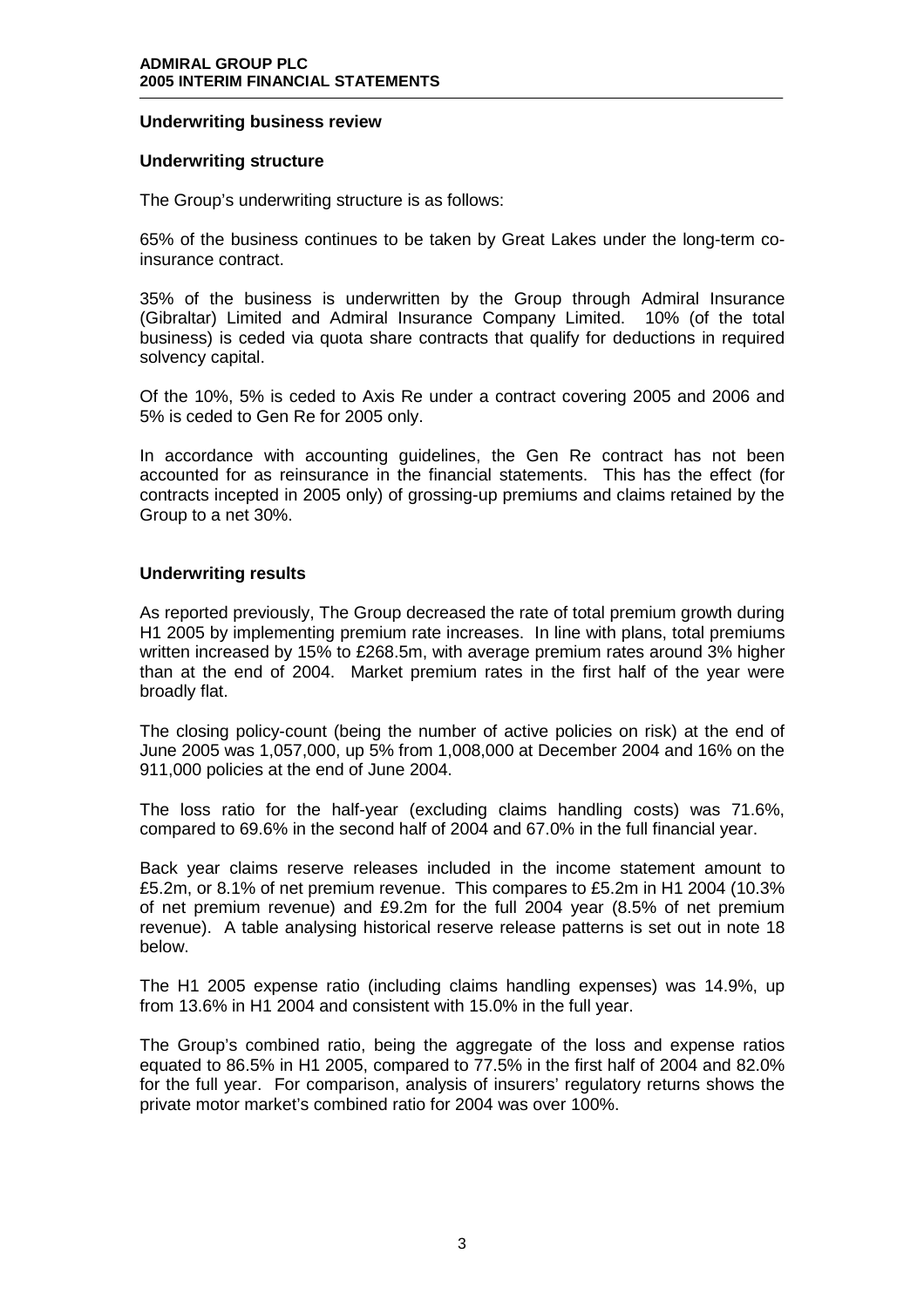## **Profit commission**

The Group continues to earn profit commission from both the co-insurance and reinsurance contracts to which it is party.

Amounts recognised:

|                                    |       |               | Year    |
|------------------------------------|-------|---------------|---------|
|                                    |       | Six months to | ended   |
|                                    | June  | June          | Dec     |
|                                    | 2005  | 2004          | 2004    |
|                                    | £000  | £000          | £000    |
| Total profit commission recognised | 5.666 | 13,725        | 21,673  |
| Great Lakes 2003 adjustment        |       | (5,993)       | (5,994) |
| Adjusted profit commission         | 5,666 | 7.732         | 15,679  |

The amounts recognised in the 2005 year to date are lower than for the comparative period due to the higher loss ratio on the more recent underwriting years, reflecting the development of the cycle.

 $\mathbf{y}$ 

## **Net other income**

This can be further analysed as follows:

|                                          |        |               | r ear  |
|------------------------------------------|--------|---------------|--------|
|                                          |        | Six months to | ended  |
|                                          | June   | June          | Dec    |
|                                          | 2005   | 2004          | 2004   |
|                                          | £000   | £000          | £000   |
|                                          |        |               |        |
| Ancillary contribution                   | 29,630 | 23,491        | 48,493 |
| Instalment income                        | 1,657  | 1,210         | 2,603  |
| <b>Gladiator Commercial contribution</b> | 900    | 773           | 1,756  |
| Net Inspop.com Limited contribution      | 2,314  | (140)         | 1,283  |
| Interest receivable                      | 2,268  | 1,242         | 3,348  |
| Other Group overheads                    | (293)  | (114)         | (567)  |
|                                          |        |               |        |
| Net other income                         | 36.476 | 26.462        | 56.916 |

Ancillary contribution continues to comprise the bulk of this source of profit, showing an increase of 26% between half-years from £23.5m to £29.6m. Gross ancillary revenue per policy sold was £56 in the first-half of 2005, compared to £50 in the equivalent period last year and £51 for the full year 2004.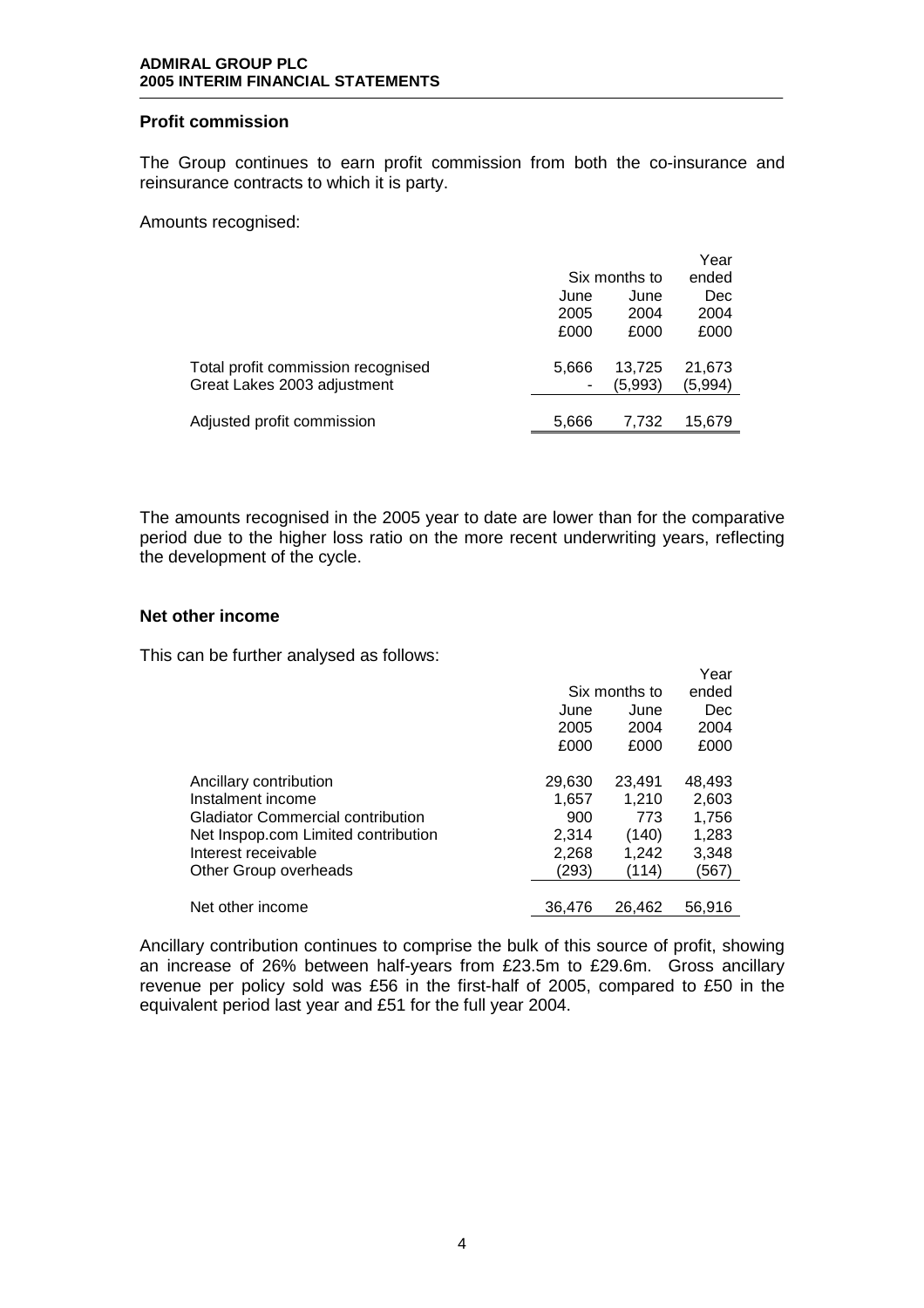# **Financial investments and cash**

Total cash plus financial investments can be broken down as follows:

|                                                      | Period end: |         |         |
|------------------------------------------------------|-------------|---------|---------|
|                                                      | June        | June    | Dec     |
|                                                      | 2005        | 2004    | 2004    |
| Liquid funds in underwriting companies:              | £000        | £000    | £000    |
| Government and sovereign bond holdings               | 68,188      | 20,329  | 42,980  |
| Corporate bonds and similar instruments              | 179,330     | 117,263 | 160,438 |
| Deposits with credit institutions                    | 21,799      | 25,862  | 31,070  |
| Cash at bank                                         | 46.711      | 51,109  | 38,035  |
|                                                      | 316.028     | 214.563 | 272,523 |
| Liquid funds held outside underwriting<br>companies: |             |         |         |
| Cash at bank                                         | 50,666      | 57.718  | 50,096  |
|                                                      | 366.694     | 272.281 | 322.619 |

The Group has increased its total cash plus invested funds by 14% since the end of 2004 and by 35% since the end of the equivalent six-month period in 2004. This is after distributions to shareholders of £37.8m in the second half of 2004 and £24.0m in 2005 to date.

The Group's net investment return rose sharply in the first half of 2005 – up by 118% from £2.8m in H1 2004 to £6.1m in H1 2005 (£8.1m in the full year 2004). The increase reflected the positive impact on fixed income securities resulting from changes in the market's view of future interest rates.

There have been no changes to the Group's investment strategy, with funds continuing to be invested in government and high quality corporate bonds.

# **Dividends**

The directors have declared an interim dividend of 9.7p per share. This figure includes a regular interim dividend (based on the established policy of distributing a minimum of 45% of post-tax profits) of 6.8p along with a special element of 2.9p per share, reflecting surplus cash available at the balance sheet date.

The dividend is payable on 5 October 2005, the ex-dividend date being 14 September 2005 and the record date 16 September 2005.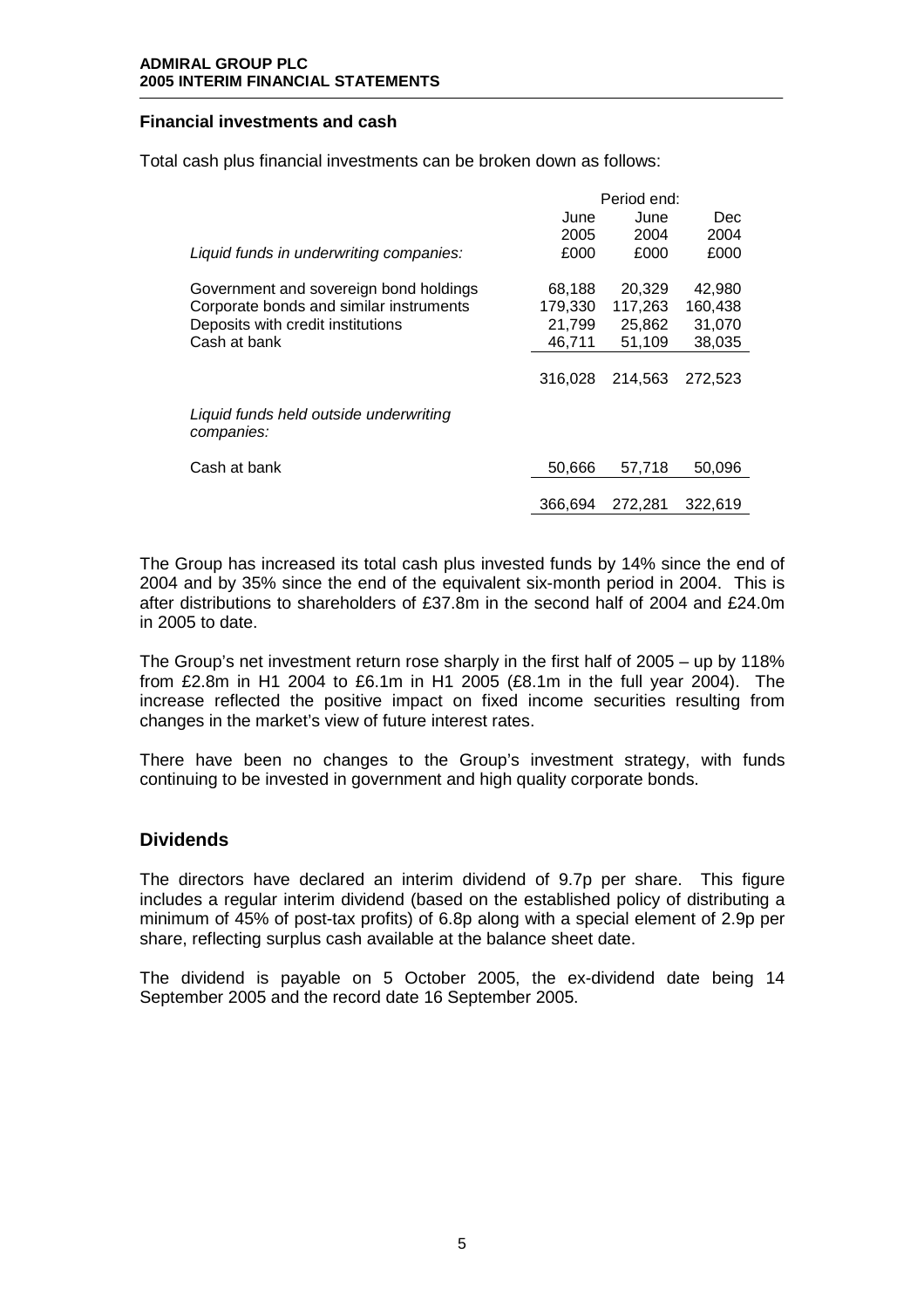# **International financial reporting standards (IFRS)**

These interim financial statements are the first results published by the Group under IFRS. As noted in the 2004 Annual Report, the only significant impacts on the income statement are the cessation of goodwill amortisation, the valuation of financial investments at bid as opposed to mid-market price, and the inclusion of dividends in the retained profits of the period in which they were declared as opposed to allocated.

A section of the financial statements (note 3) is devoted to explaining the transition and includes reconciliations of profit and equity for the 2004 comparative periods included in the financial statements.

The changes have no impact on the Group's ability to pay dividends.

# **Reconciliation of profit before tax to core profit**

|                                             |               |         | Year    |
|---------------------------------------------|---------------|---------|---------|
|                                             | Six months to |         | ended   |
|                                             | June          | June    | Dec     |
|                                             | 2005          | 2004    | 2004    |
|                                             | £000          | £000    | £000    |
| Profit before tax                           | 55,587        | 54,654  | 104,906 |
| Add back: bonuses paid in lieu of dividends |               | 3.361   | 3.345   |
| Add back / (deduct) share scheme charges    | 125           | (4,602) | (4,144) |
| Add back: finance charges                   | 1,160         | 1,227   | 2,451   |
| Deduct: 2003 profit commission adjustment   |               | (5,994) | (5,994) |
|                                             |               |         |         |
| Core profit                                 | 56,872        | 48.646  | 100.564 |

# **Reconciliation of loss ratios reported:**

|                                            | Six months to | Year<br>ended |         |
|--------------------------------------------|---------------|---------------|---------|
|                                            | June          | June          | Dec     |
|                                            | 2005          | 2004          | 2004    |
|                                            | £000          | £000          | £000    |
| Net insurance claims from income statement | 47.294        | 33,357        | 74,272  |
| Deduct; claims handling costs (*1)         | (1,611)       | (1,400)       | (2,352) |
| Adjusted net insurance claims              | 45,683        | 31,957        | 71,920  |
| Net premium revenue                        | 63,833        | 50.049        | 107,501 |
| Loss ratio                                 | 71.6%         | 63.9%         | 67.0%   |

\*1 Claims handling costs are allocated to insurance related expenses in calculating ratios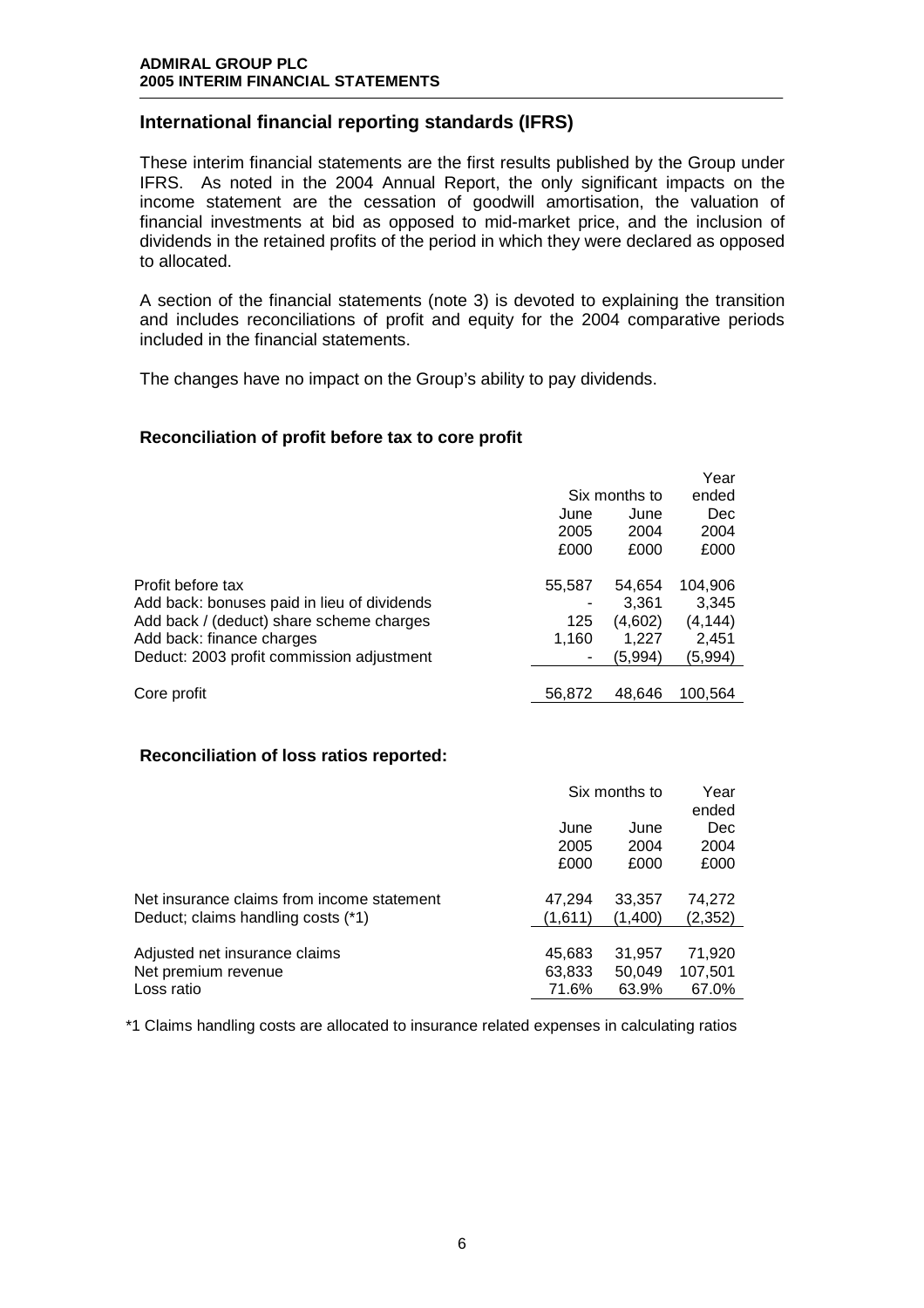# **Consolidated income statement**

|                                                                                      |      |           | 6 months ended | Year ended  |
|--------------------------------------------------------------------------------------|------|-----------|----------------|-------------|
|                                                                                      |      | 30 June   | 30 June        | 31 December |
|                                                                                      |      | 2005      | 2004           | 2004        |
|                                                                                      | Note | £000      | £000           | £000        |
| Insurance premium revenue<br>Insurance premium ceded to                              |      | 84,865    | 70,787         | 151,864     |
| reinsurers                                                                           |      | (21, 032) | (20, 738)      | (44, 363)   |
| Net insurance premium revenue                                                        | 4    | 63,833    | 50,049         | 107,501     |
| Other revenue                                                                        | 7    | 44,769    | 33,180         | 69,457      |
| Investment and interest income                                                       | 6    | 8,355     | 4,411          | 11,884      |
| Profit commission                                                                    | 5    | 5,666     | 13,725         | 21,673      |
| Net revenue                                                                          |      | 122,623   | 101,365        | 210,515     |
| Insurance claims and claims                                                          |      |           |                |             |
| handling expenses<br>Insurance claims and claims<br>handling expenses recovered from |      | (61, 334) | (45, 845)      | (102, 604)  |
| reinsurers                                                                           |      | 14,040    | 12,488         | 28,332      |
| Net insurance claims                                                                 |      | (47, 294) | (33, 357)      | (74, 272)   |
| Total operating expenses                                                             | 8    | (18, 457) | (16, 729)      | (33,030)    |
| Share scheme charges                                                                 | 25   | (125)     | 4,602          | 4,144       |
| <b>Total expenses</b>                                                                |      | (65, 876) | (45, 484)      | (103, 158)  |
| <b>Operating profit</b>                                                              |      | 56,747    | 55,881         | 107,357     |
| Finance charges                                                                      | 11   | (1, 160)  | (1,227)        | (2,451)     |
| <b>Profit before tax</b>                                                             | 9    | 55,587    | 54,654         | 104,906     |
| <b>Taxation expense</b>                                                              | 12   | (16, 316) | (16, 601)      | (14, 400)   |
| Profit after tax attributable to                                                     |      |           |                |             |
| equity holders of the Company                                                        |      | 39,271    | 38,053         | 90,506      |
| Dividends declared (total)                                                           | 13   | 24,049    | 14,179         | 51,996      |
| Dividends declared (per share)                                                       | 13   | 9.3p      | 5.5p           | 20.1p       |
|                                                                                      |      |           |                |             |
| Earnings per share:                                                                  | 14   |           |                |             |
| <b>Basic</b>                                                                         |      | 15.2p     | 14.7p          | 35.0p       |
| <b>Diluted</b>                                                                       |      | 15.1p     | 14.7p          | 35.0p       |

All results relate to continuing operations.

Refer to notes 1 and 3 for an explanation of the transition from UK GAAP to IFRS.

Also refer to basis of preparation and significant accounting policies sections below.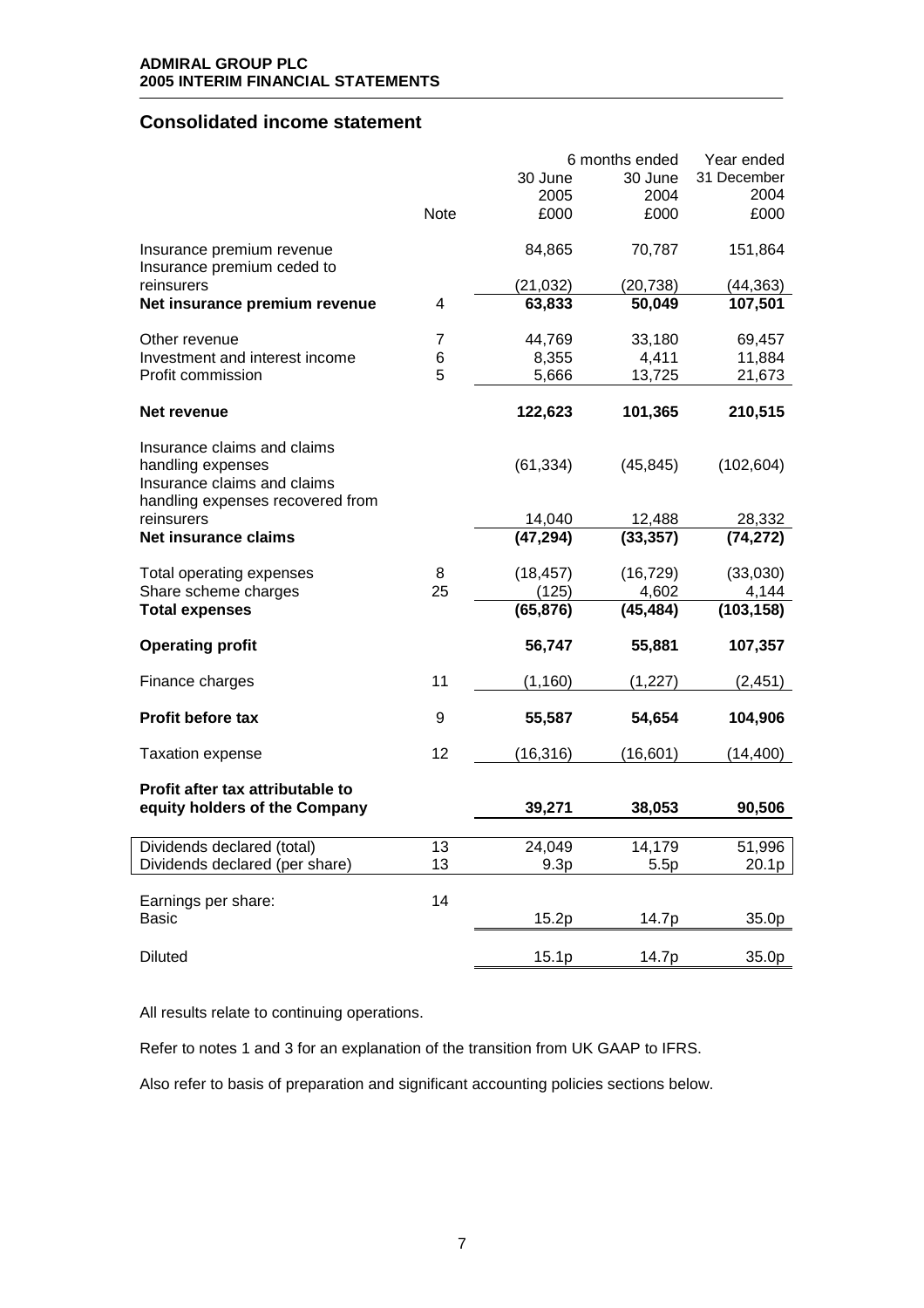# **Consolidated balance sheet**

|                                           |             |         | As at:  |             |
|-------------------------------------------|-------------|---------|---------|-------------|
|                                           |             | 30 June | 30 June | 31 December |
|                                           |             | 2005    | 2004    | 2004        |
|                                           | <b>Note</b> | £000    | £000    | £000        |
| <b>ASSETS</b>                             |             |         |         |             |
|                                           |             |         |         |             |
| Property, plant and equipment             | 15          | 2,986   | 3,625   | 3,349       |
| Intangible assets                         | 16          | 66,754  | 66,749  | 66,467      |
| <b>Financial assets</b>                   | 17          | 366,875 | 234,240 | 300,722     |
| Reinsurance assets                        | 18          | 60,699  | 61,338  | 66,137      |
| Trade and other receivables               | 20          | 29,604  | 27,081  | 16,739      |
| Cash and cash equivalents                 | 19          | 119,176 | 134,689 | 119,201     |
|                                           |             |         |         |             |
| <b>Total assets</b>                       |             | 646,094 | 527,722 | 572,615     |
|                                           |             |         |         |             |
| <b>EQUITY</b>                             |             |         |         |             |
|                                           |             |         |         |             |
| Share capital                             | 25          | 259     | 25      | 259         |
| Retained earnings                         | 26          | 146,435 | 116,269 | 131,213     |
| Other reserves                            | 26          | 13,519  | 15,746  | 13,162      |
|                                           |             |         |         |             |
| <b>Total equity</b>                       |             | 160,213 | 132,040 | 144,634     |
|                                           |             |         |         |             |
|                                           |             |         |         |             |
| <b>LIABILITIES</b>                        |             |         |         |             |
| Insurance contracts                       | 18          | 241,628 | 195,255 | 216,107     |
| <b>Financial liabilities</b>              | 21          | 29,471  | 33,072  | 33,122      |
| Provisions for other liabilities and      |             |         |         |             |
| charges                                   | 22          |         | 7,137   |             |
| Trade and other payables                  | 23          | 190,066 | 137,133 | 164,329     |
| Deferred income tax                       | 24          | 6,377   | 2,073   | 4,838       |
| Corporation tax liabilities               |             | 18,339  | 21,012  | 9,585       |
|                                           |             |         |         |             |
| <b>Total liabilities</b>                  |             | 485,881 | 395,682 | 427,981     |
| <b>Total equity and total liabilities</b> |             | 646,094 | 527,722 | 572,615     |
|                                           |             |         |         |             |

Refer to notes 1 and 3 for an explanation of the transition from UK GAAP to IFRS.

Also refer to basis of preparation and significant accounting policies sections below.

# **Consolidated statement of recognised income and expense**

No separate consolidated statement of recognised income and expense has been prepared as all recognised income and expenses are included in the income statement above.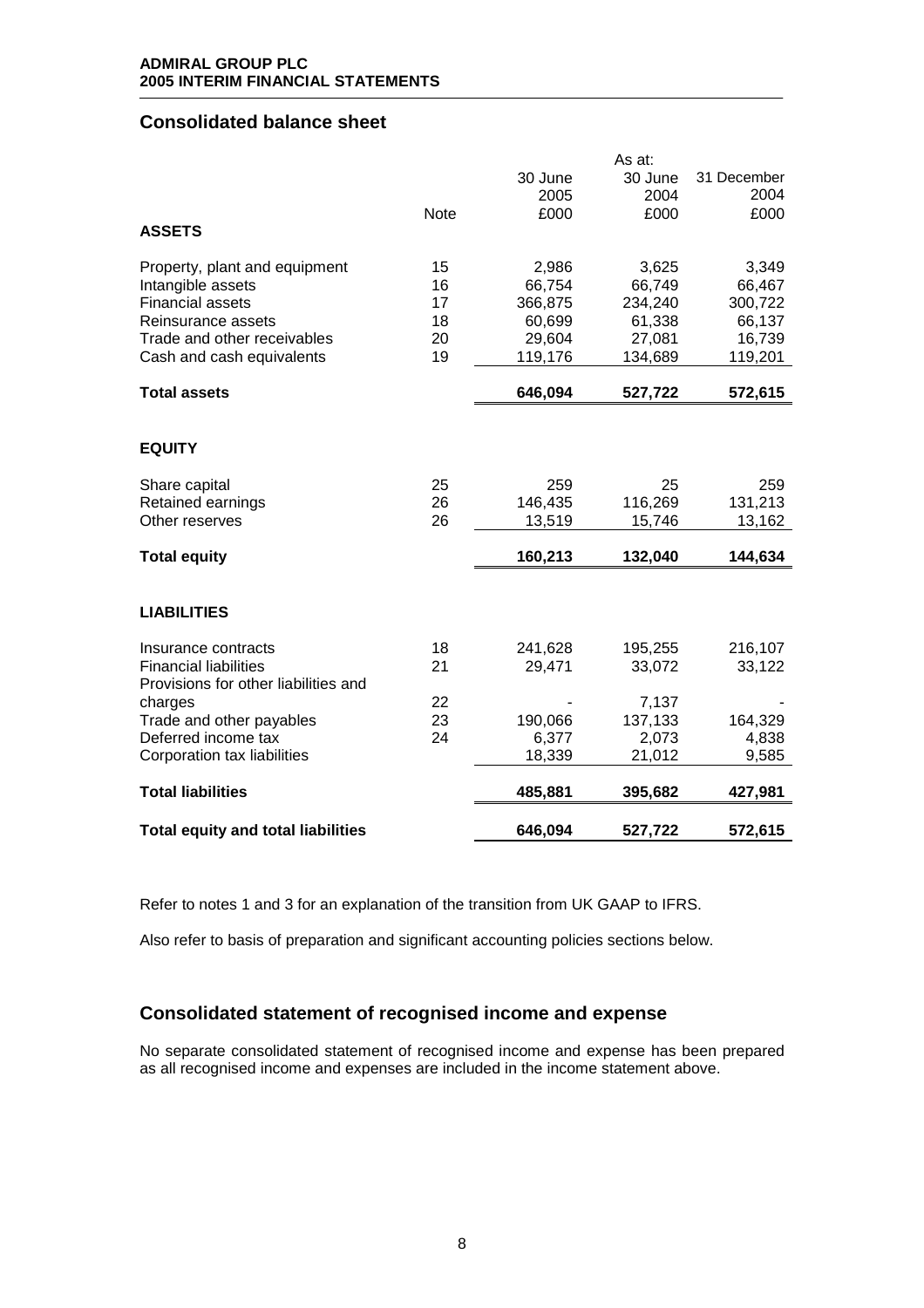# **Consolidated cash flow statement**

|                                                                          |             |           | 6 months ended | Year ended  |
|--------------------------------------------------------------------------|-------------|-----------|----------------|-------------|
|                                                                          |             | 30 June   | 30 June        | 31 December |
|                                                                          |             | 2005      | 2004           | 2004        |
|                                                                          | <b>Note</b> | £000      | £000           | £000        |
| Cash flows from operating activities,                                    |             |           |                |             |
| before movements in investments<br>Net cashflow into investments held at | 27          | 77,904    | 61,869         | 160,870     |
| fair value                                                               | 27          | (41, 624) | 5,904          | (59,154)    |
| Cash flows from operating activities,                                    |             |           |                |             |
| net of movements in investments                                          | 27          | 36,280    | 67,773         | 101,716     |
| Interest payments                                                        |             | (1, 144)  | (1, 244)       | (2, 423)    |
| <b>Taxation payments</b>                                                 |             | (6,023)   | (8,600)        | (15,060)    |
| Net cash flow from operating<br>activities                               |             | 29,113    | 57,929         | 84,233      |
| Cash flows from investing activities:                                    |             |           |                |             |
| Purchases of property, plant and                                         |             |           |                |             |
| equipment and software                                                   |             | (1, 333)  | (740)          | (1, 394)    |
| Proceeds from sales of property, plant                                   |             |           |                |             |
| and equipment                                                            |             | 8         | 10             | 16          |
| Net cash used in investing activities                                    |             | (1, 325)  | (730)          | (1, 378)    |
| Cash flows from financing activities:                                    |             |           |                |             |
| Issue of shares                                                          |             |           |                |             |
| Repayments of borrowings                                                 |             | (3,667)   | (2, 333)       | (2, 333)    |
| Repayment of finance lease liabilities                                   |             | (97)      | (537)          | (1, 510)    |
| Payments of transaction expenses                                         |             |           |                | (2, 354)    |
| Equity dividends paid                                                    |             | (24, 049) | (14, 179)      | (51, 996)   |
| Net cash used in financing activities                                    |             | (27, 813) | (17, 049)      | (58, 193)   |
| Net (decrease) / increase in cash                                        |             |           |                |             |
| and cash equivalents                                                     |             | (25)      | 40,150         | 24,662      |
| Cash and cash equivalents at 1                                           |             |           |                |             |
| January<br>Cash and cash equivalents at end of                           |             | 119,201   | 94,539         | 94,539      |
| period                                                                   |             | 119,176   | 134,689        | 119,201     |

Refer to notes 1 and 3 for an explanation of the transition from UK GAAP to IFRS.

Also refer to basis of preparation and significant accounting policies sections below.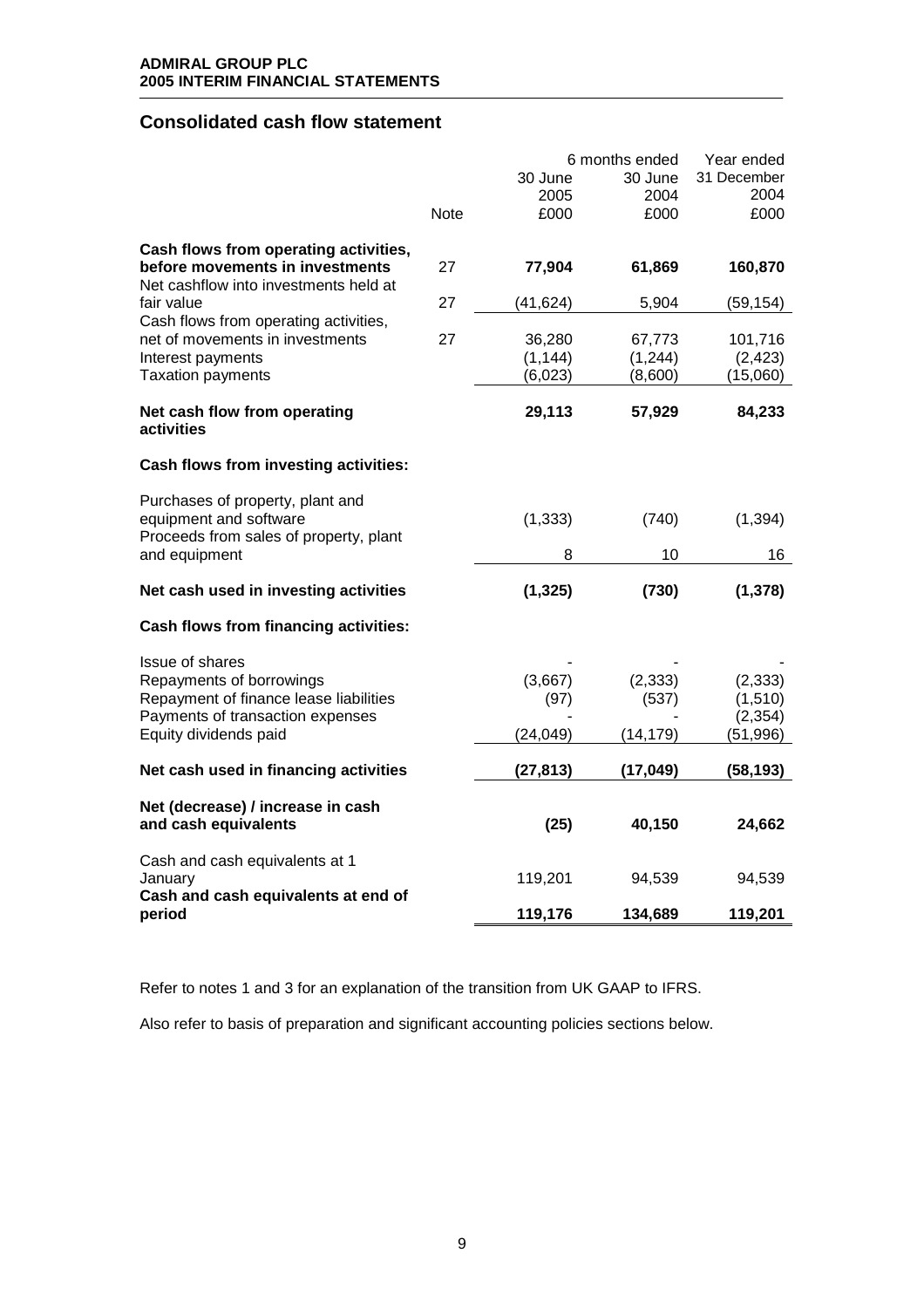# **Notes to the interim financial statements**

### **1. General information and basis of preparation**

Admiral Group plc is a Company domiciled in the United Kingdom. Its registered office is at Capital Tower, Greyfriars Road, Cardiff CF10 3AZ and its shares are listed on the London Stock Exchange.

The interim financial statements comprise the results and balances of the Company and its subsidiaries (the Group) for the two six month periods ended 30 June 2004 and 2005 and also the year ended 31 December 2004.

EU law (IAS Regulation EC 1606/2002) requires that the next annual consolidated financial statements of the Company, for the year ended 31 December 2005, be prepared in accordance with International Financial Reporting Standards (IFRS) adopted for use in the EU (adopted IFRS).

This interim financial information has been prepared on the basis of the recognition and measurement requirements of IFRS in issue that either are endorsed by the EU and effective (or available for early adoption) at 31 December 2005 or are expected to be endorsed and effective (or available for early adoption) at 31 December 2005, the Group's first annual reporting date at which it is required to use adopted IFRS.

Based on these adopted and unadopted IFRSs, the directors have made assumptions about the accounting policies expected to be applied, which are as set out below, when the first annual IFRS financial statements are prepared for the year ended 31 December 2005.In particular, the directors have assumed that the Amendment to IAS 39 (The Fair Value Option) issued by the International Accounting Standards Board will be adopted by the EU in sufficient time that it will be available for use in the annual IFRS financial statements for the year ended 31 December 2005:

In addition, the adopted IFRS that will be effective (or available for early adoption) in the annual financial statements for the year ended 31 December 2005 are still subject to change and to additional interpretations and therefore cannot be determined with certainty. Accordingly, the accounting policies for that annual period will be determined finally only when the annual financial statements are prepared for the year ended 31 December 2005.

The comparative figures for the financial year ended 31 December 2004 are not the Company's statutory accounts for that financial year. Those accounts, which were prepared under UK Generally Accepted Accounting Practices (UK GAAP), have been reported on by the Company's auditors and delivered to the registrar of companies. The report of the auditors was unqualified and did not contain statements under section 237(2) or (3) of the Companies Act 1985.

The financial statements have also been prepared under the historical cost accounting convention, as modified for the revaluation of certain financial assets at fair value.

An explanation of the impact of the transition to IFRS is set out in note 3. This includes reconciliations of the following:

- profit for the 6 months ended 30 June 2004 and year ended 31 December 2004 under previous GAAP to the comparative figures stated in the consolidated income statement above reported under IFRS
- equity as at 1 January 2004, 30 June 2004 and 31 December 2004 from previous GAAP to the comparatives included in the consolidated balance sheet above reported under IFRS

The preparation of financial statements involves the use of certain critical accounting estimates. Actual results may differ from these estimates.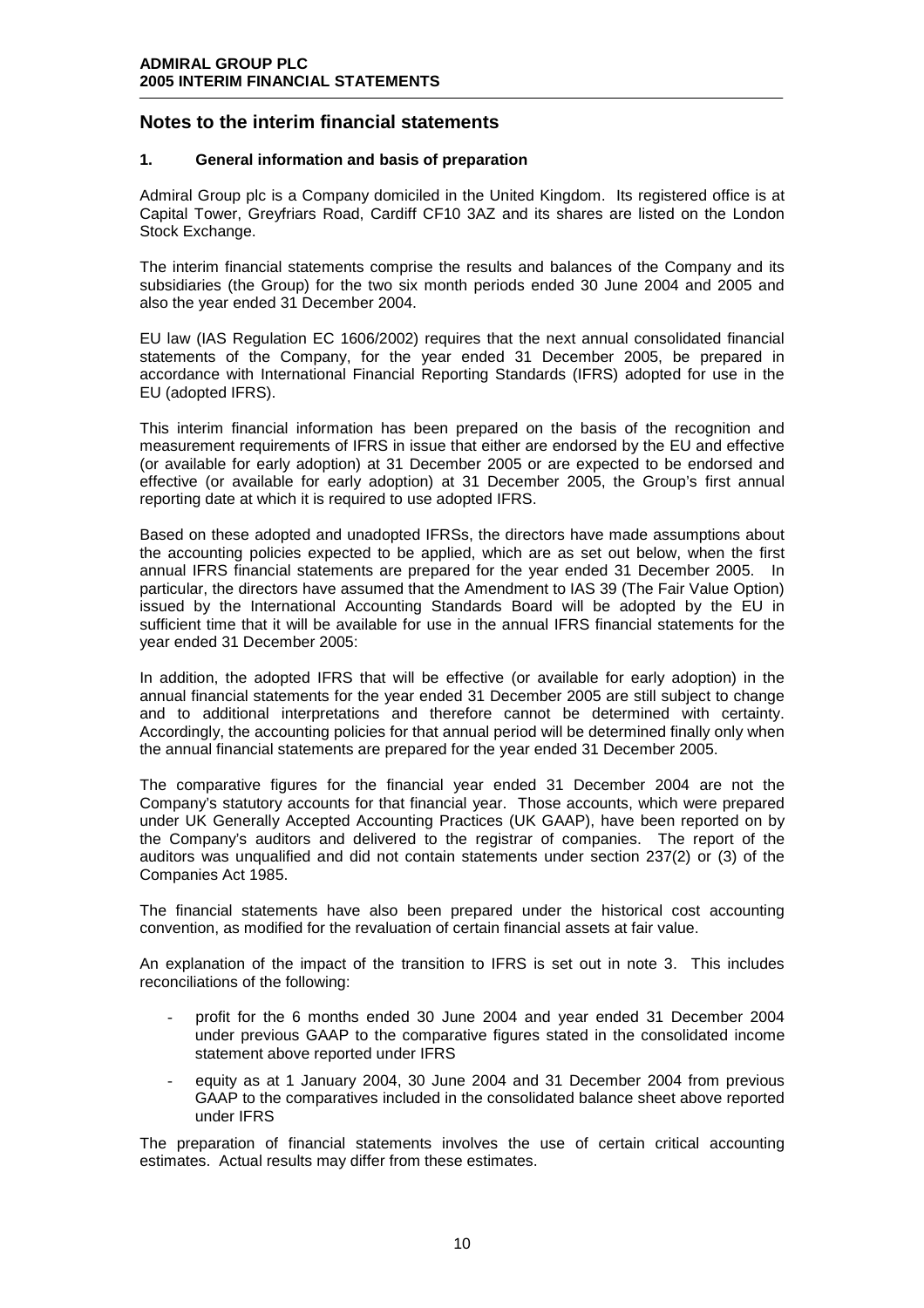## **2. Significant accounting policies**

#### **a) Consolidation**

The financial statements of the Company's subsidiaries are consolidated in the Group financial statements. The Company controls 100% of the voting share capital of all its subsidiaries.

#### **b) Intangible assets**

#### *A) Goodwill*

All business combinations are accounted for using the purchase method. Goodwill has been recognised in acquisitions of subsidiaries, and represents the difference between the cost of the acquisition and the fair value of the net identifiable assets acquired.

The classification and accounting treatment of acquisitions occurring before 1 January 2004 have not been reconsidered in preparing the Group's opening IFRS balance sheet at 1 January 2004.

Goodwill is stated at cost less any accumulated impairment losses. Goodwill is allocated to cash generating units (CGU's) and is no longer amortised, but is reviewed annually for impairment.

#### *Impairment of goodwill*

The annual impairment review involves comparing the carrying amount to the estimated recoverable amount (by allocating the goodwill to CGU's) and recognising an impairment loss if the recoverable amount is lower. Impairment losses are recognised through the income statement.

The recoverable amount is the greater of the net realisable value and the value in use of the CGU.

#### *B) Deferred acquisition costs*

Acquisition costs comprise all direct and indirect costs arising from the conclusion of insurance contracts. Deferred acquisition costs represent the proportion of acquisition costs incurred that corresponds to the unearned premiums provision at the balance sheet date. This balance is held as an intangible asset.

#### *C) Software*

Purchased software is recognised as an intangible asset and amortised over its expected useful life (generally between two and four years). The carrying value is reviewed every six months for evidence of impairment, with the value being written down if any impairment exists.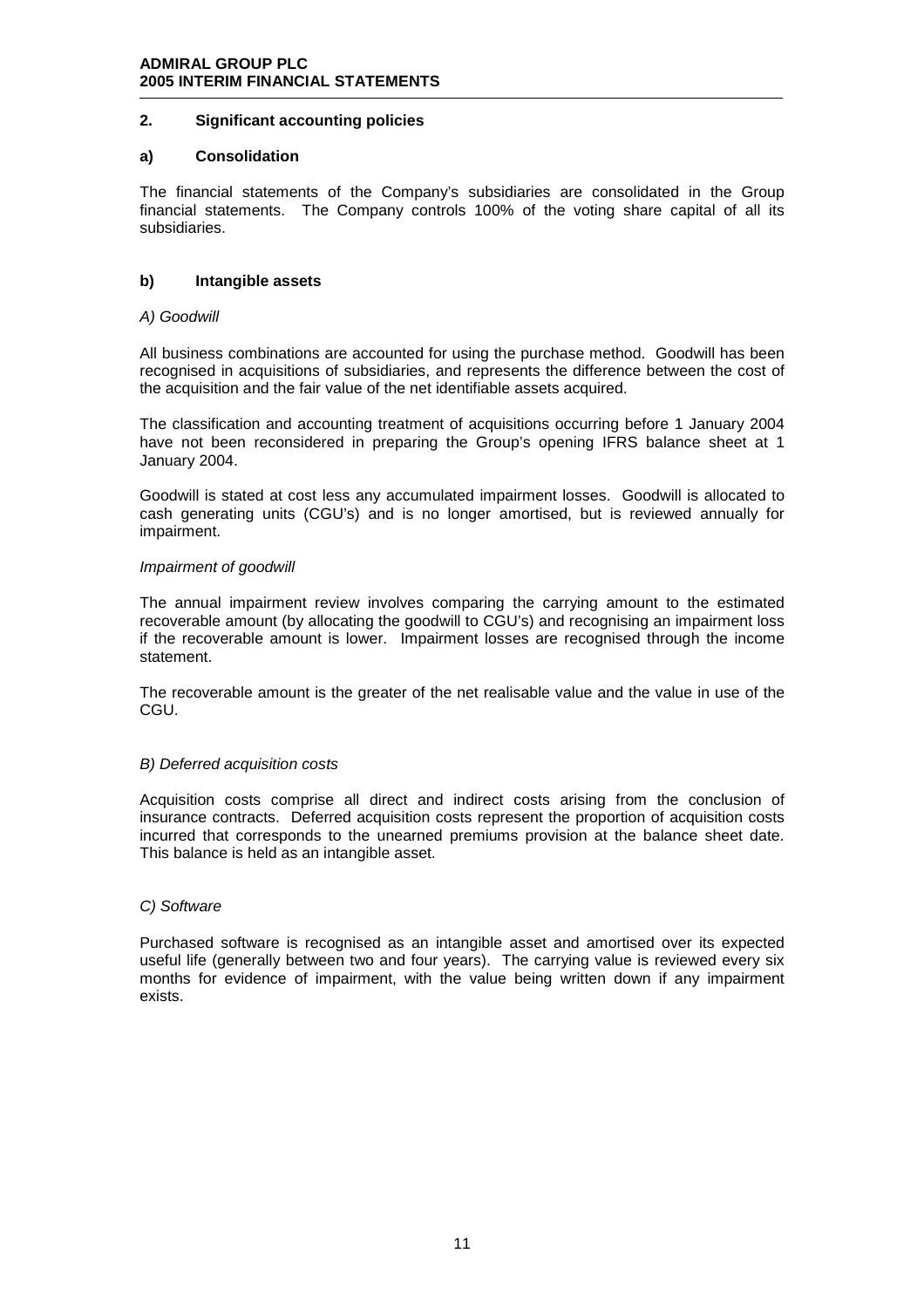## **c) Property, plant and equipment and depreciation**

All property, plant and equipment is stated at cost less accumulated depreciation. Depreciation is calculated using the straight-line method to write off the cost less residual values of the assets over their useful economic lives. These useful economic lives are as follows:

| Motor vehicles                             | ۰                        | 4 years      |
|--------------------------------------------|--------------------------|--------------|
| Fixtures, fittings and equipment           | $\overline{\phantom{a}}$ | 4 years      |
| Computer equipment                         | $\blacksquare$           | 2 to 4 years |
| Improvements to short leasehold properties | $\blacksquare$           | 4 vears      |

#### *Impairment of property, plant and equipment*

In the case of property plant and equipment, carrying values are reviewed at each balance sheet date to determine whether there are any indications of impairment. If any such indications exist, the asset's recoverable amount is estimated and compared to the carrying value. The carrying value is the higher of the net realisable value and the asset's value in use.

#### **d) Leased assets**

The rental costs relating to assets held under operating leases are charged to the income statement on a straight-line basis over the life of the lease.

Leases under the terms of which the Group assumes substantially all of the risks and rewards of ownership are classed as finance leases. Assets acquired under finance leases are included in property, plant and equipment at fair value on acquisition and are depreciated in the same manner as equivalent owned assets. Finance lease and hire purchase obligations are included in creditors, and the finance costs are spread over the periods of the agreements based on the net amount outstanding.

## **e) Financial assets - investments**

The Group's investments in quoted fixed income and other debt securities are classified as financial assets at fair value (based on closing bid prices on the balance sheet date, or the last trading day before the balance sheet date).

Changes in the fair value of these investments are recognised through the income statement.

## **f) Revenue recognition**

#### *A) Premiums*

Premiums relating to insurance contracts are recognised as revenue proportionally over the period of cover. The proportion of premium receivable on in-force policies relating to unexpired risks is reported in insurance contract liabilities and reinsurance assets as the unearned premium provision – gross and reinsurers' share respectively.

#### *B) Other income*

Income earned on the sale of ancillary products is credited to income over the period matching the Group's obligations to provide services. Where the Group has no remaining contractual obligations, the income is recognised immediately. A provision is made for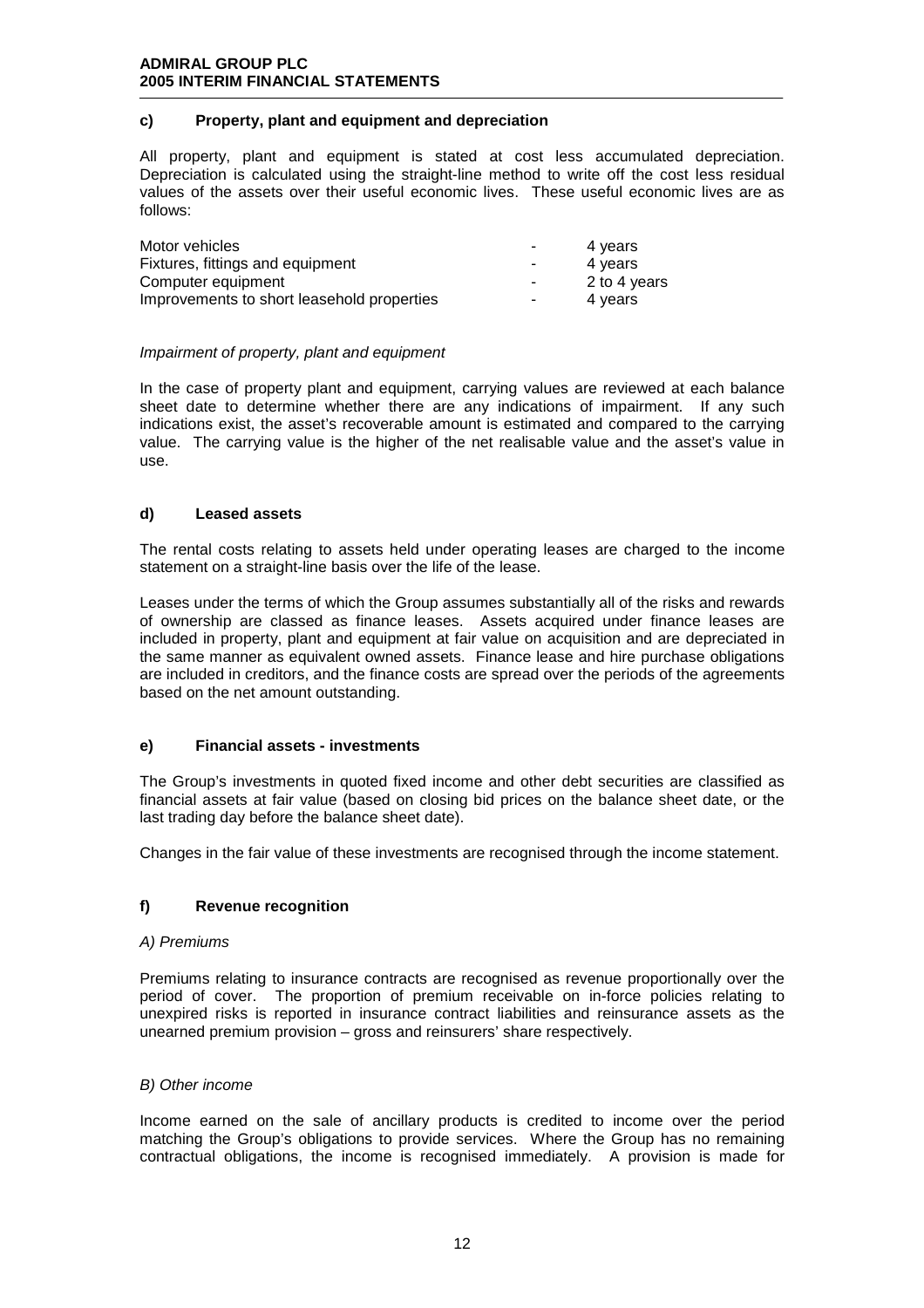expected cancellations where the customer may be entitled to a refund of ancillary amounts charged.

Instalment income is credited to income in line with the earning of the motor premium to which the instalment income relates. Provision is made for expected cancellations.

Commission from broking activities is credited to income on the sale of the underlying insurance policy having regard to the profile of services provided.

## *C) Profit commission*

Under some of the co-insurance and reinsurance contracts to which the Group is party, profit commission may be earned on a particular year of account, which is usually subject to performance criteria such as loss ratios and expense ratios. The commission is dependent on the ultimate outcome of any year, with commission being recognised based on loss and expense ratios used in the preparation of the financial statements.

Income is allocated to profit commission in the income statement when the right to consideration is achieved, and is capable of reliable measurement.

## **g) Claims**

Claims and claims handling expenses are charged as incurred, based on the estimated direct and indirect costs of settling all liabilities arising on events occurring up to the balance sheet date.

The provision for claims outstanding comprises provisions for the estimated cost of settling all claims incurred but unpaid at the balance sheet date, whether reported or not. Anticipated reinsurance recoveries are disclosed separately as assets.

Whilst the directors consider that the gross provisions for claims and the related reinsurance recoveries are fairly stated on the basis of the information currently available to them, the ultimate liability will vary as a result of subsequent information and events and may result in significant adjustments to the amounts provided.

Adjustments to the amounts of claims provisions established in prior years are reflected in the income statement for the period in which the adjustments are made and disclosed separately if material. The methods used, and the estimates made, are reviewed regularly.

#### **h) Reinsurance contracts**

Contracts entered into by the Group with reinsurers under which the Group is compensated for losses on the insurance contracts issued by the Group are classified as reinsurance contracts. A contract is only accounted for as an insurance or reinsurance contract where there is material risk transfer between the insured and the insurer.

The benefits to which the Group is entitled under these contracts are held as reinsurance assets.

The Group assesses its reinsurance assets for impairment on a regular basis, and in detail every six months. If there is objective evidence that the asset is impaired, then the carrying value will be written down to its recoverable amount.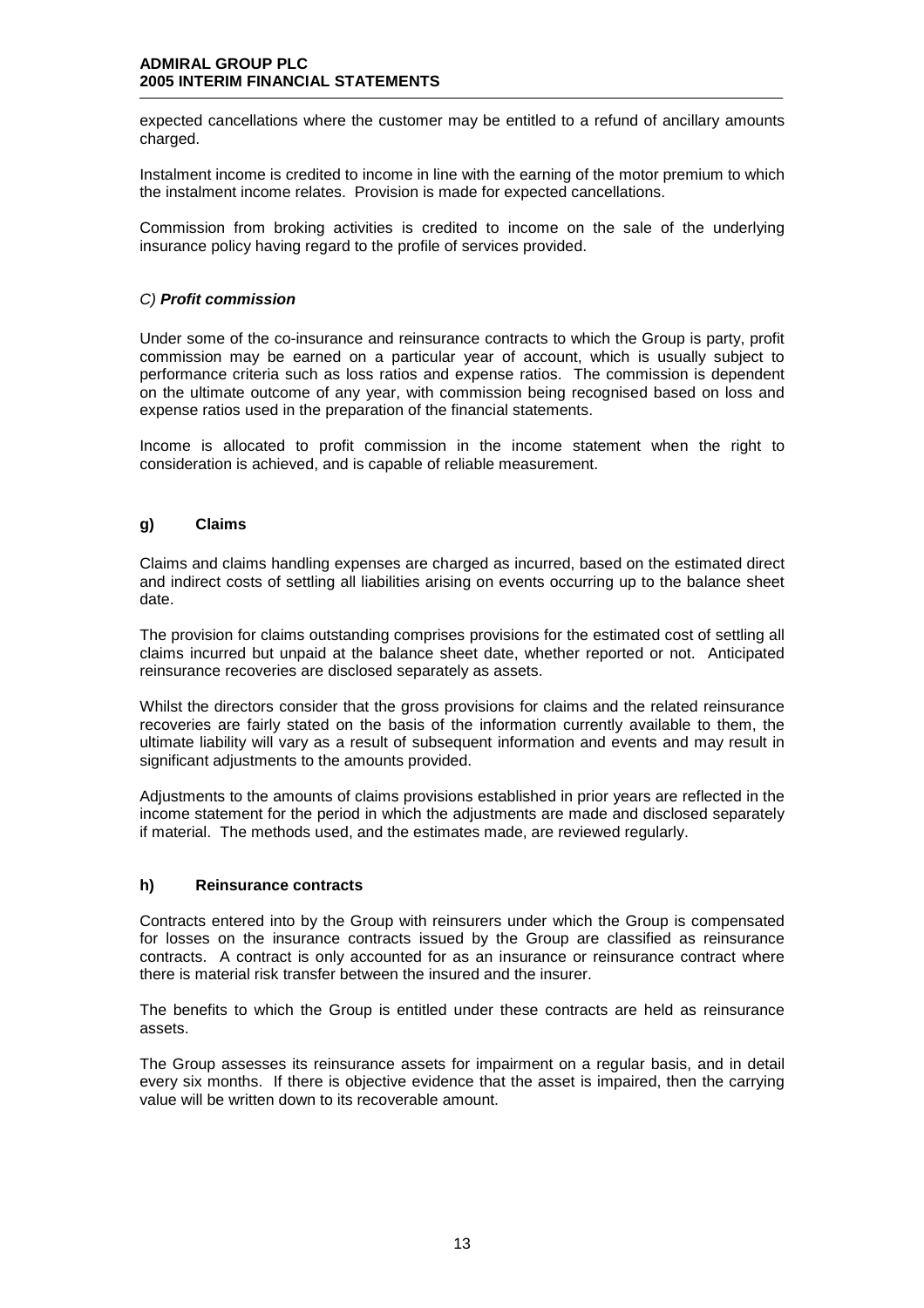#### **i) Employee benefits**

#### *A) Pensions*

The Group contributes to a number of defined contribution personal pension plans for its employees. The contributions payable to these schemes are charged in the accounting period to which they relate.

#### *B) Employee share schemes*

The Group operates a number of equity settled compensation schemes for its employees. For schemes commencing 1 January 2004 and after, the fair value of the employee services received in exchange for the grant of free shares under the schemes is recognised as an expense, with a corresponding increase in equity.

The total charge expensed over the vesting period is determined by reference to the fair value of the free shares granted (excluding the impact of non-market vesting conditions). Nonmarket conditions (such as profitability targets) are included in assumptions over the number of free shares to vest under the applicable scheme.

At each balance sheet date, the Group revises its assumptions on the number of shares to be granted with the impact of any change in the assumptions recognised through income.

Prior to 2005, only one equity based compensation scheme had been operated (the Employee Share Ownership Trust or ESOT). All benefits due under this scheme were settled during 2004 at the time of the Company's flotation on the London Stock Exchange. No further benefits will accrue. In accordance with the exemption available under IFRS 1, the transactions relating to this scheme have not been restated in accordance with IFRS 2 (Share based payment).

Refer to note 25 for further details on share schemes.

## **j) Taxation**

Income tax on the profit or loss for the periods presented comprises current and deferred tax.

#### *A) Current tax*

Current tax is the expected tax payable on the taxable income for the period, using tax rates in effect at the balance sheet date, and includes any adjustment to tax payable in respect of previous periods.

#### *B) Deferred tax*

Deferred tax is provided in full using the balance sheet liability method, providing for temporary differences arising between the carrying amount of assets and liabilities for accounting purposes, and the amounts used for taxation purposes.

A deferred tax asset is recognised only to the extent that it is probable that future taxable profits will be available against which the asset can be utilised.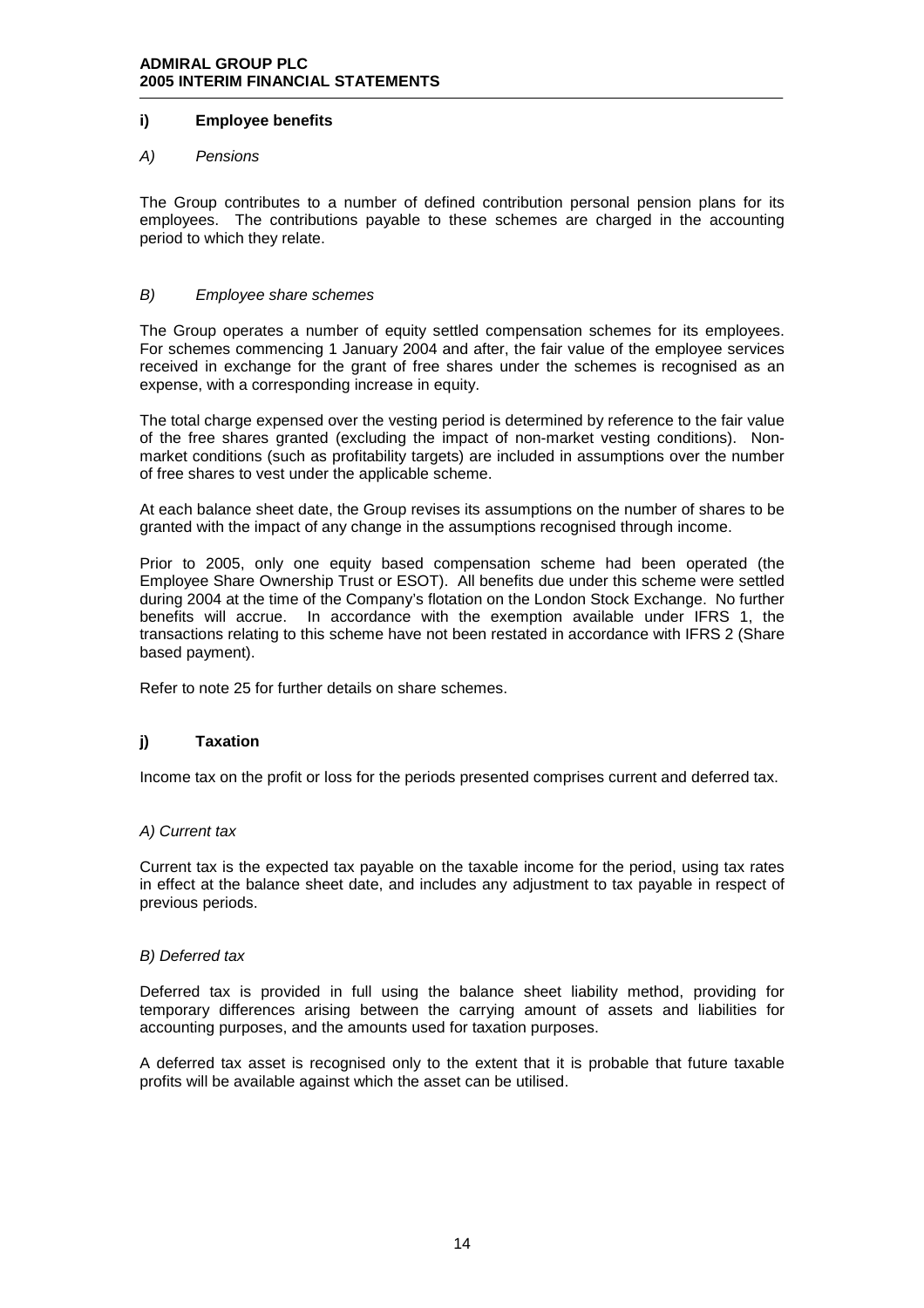#### **3. Explanation of the transition to IFRS**

As stated in note 1, these are the first financial statements prepared by the Group under IFRS and the accounting policies detailed in note 2 have been applied in preparing the financial statements, comparative data and the IFRS transition balance sheet at 1 January 2004.

An explanation of the impact of the transition from UK GAAP to IFRS is set out in the following reconciliations and notes.

A) Reconciliation of equity

There is no difference in equity reported on the transition balance sheet (i.e. at 1 January 2004) under IFRS and that under previous (UK) GAAP.

The following tables contain summaries of the differences in the balance sheets at 30 June 2004 and 31 December 2004:

| (all £000)                                |             |                | At 30 June 2004 |             |
|-------------------------------------------|-------------|----------------|-----------------|-------------|
|                                           | <b>Note</b> | <b>UK GAAP</b> | Impact          | <b>IFRS</b> |
| <b>ASSETS</b>                             |             |                |                 |             |
| Property, plant and equipment             |             | 3,625          |                 | 3,625       |
| Intangible assets                         | (i)         | 64,796         | 1,953           | 66,749      |
| <b>Financial assets</b>                   |             | 234,240        |                 | 234,240     |
| Reinsurance assets                        |             | 61,338         |                 | 61,338      |
| Trade and other receivables               |             | 27,081         |                 | 27,081      |
| Cash and cash equivalents                 |             | 134,689        |                 | 134,689     |
| <b>Total assets</b>                       |             | 525,769        | 1,953           | 527,722     |
| <b>EQUITY</b>                             |             |                |                 |             |
| Share capital                             |             | 25             |                 | 25          |
| Retained earnings                         | (ii)        | 76,499         | 39,770          | 116,269     |
| Other reserves                            |             | 15,746         |                 | 15,746      |
| <b>Total equity</b>                       |             | 92,270         | 39,770          | 132,040     |
|                                           |             |                |                 |             |
| <b>LIABILITIES</b>                        |             |                |                 |             |
| Insurance contracts                       |             | 195,255        |                 | 195,255     |
| <b>Financial liabilities</b>              |             | 33,072         |                 | 33,072      |
| Provisions for other liabilities and      |             |                |                 |             |
| charges                                   |             | 7,137          |                 | 7,137       |
| Trade and other payables                  | (iii)       | 174,950        | (37, 817)       | 137,133     |
| Deferred income tax                       |             | 2,073          |                 | 2,073       |
| Corporation tax liabilities               |             | 21,012         |                 | 21,012      |
| <b>Total liabilities</b>                  |             | 433,499        | (37, 817)       | 395,682     |
| <b>Total equity and total liabilities</b> |             | 525,769        | 1,953           | 527,722     |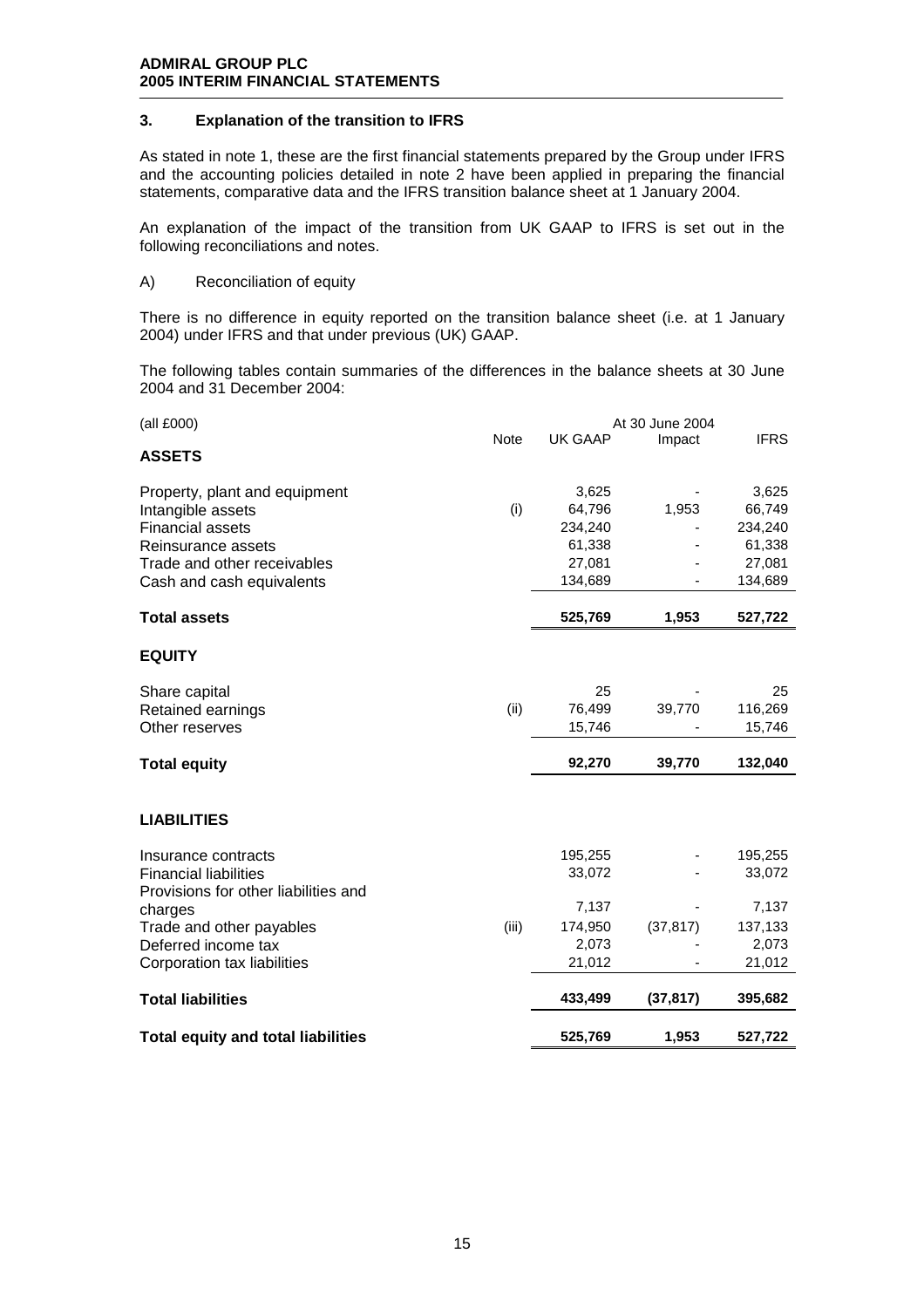| (all £000)                                               |             |                   | At 31 December 2004 |                   |
|----------------------------------------------------------|-------------|-------------------|---------------------|-------------------|
| <b>ASSETS</b>                                            | <b>Note</b> | <b>UK GAAP</b>    | Impact              | <b>IFRS</b>       |
|                                                          |             |                   |                     |                   |
| Property, plant and equipment                            |             | 3,349             |                     | 3,349             |
| Intangible assets                                        | (i)         | 62,561            | 3,906               | 66,467            |
| <b>Financial assets</b>                                  |             | 300,722           |                     | 300,722           |
| Reinsurance assets                                       |             | 66,137            |                     | 66,137            |
| Trade and other receivables<br>Cash and cash equivalents |             | 16,739<br>119,201 |                     | 16,739<br>119,201 |
|                                                          |             |                   |                     |                   |
| <b>Total assets</b>                                      |             | 568,709           | 3,906               | 572,615           |
| <b>EQUITY</b>                                            |             |                   |                     |                   |
| Share capital                                            |             | 259               |                     | 259               |
| Retained earnings                                        | (ii)        | 103,258           | 27,955              | 131,213           |
| Other reserves                                           |             | 13,162            |                     | 13,162            |
|                                                          |             | 116,679           | 27,955              | 144,634           |
| <b>Total equity</b>                                      |             |                   |                     |                   |
| <b>LIABILITIES</b>                                       |             |                   |                     |                   |
| Insurance contracts                                      |             | 216,107           |                     | 216,107           |
| <b>Financial liabilities</b>                             |             | 33,122            |                     | 33,122            |
| Provisions for other liabilities and                     |             |                   |                     |                   |
| charges                                                  |             |                   |                     |                   |
| Trade and other payables                                 | (iii)       | 188,378           | (24, 049)           | 164,329           |
| Deferred income tax                                      |             | 4,838             |                     | 4,838             |
| Corporation tax liabilities                              |             | 9,585             |                     | 9,585             |
| <b>Total liabilities</b>                                 |             | 452,030           | (24, 049)           | 427,981           |
| <b>Total equity and total liabilities</b>                |             | 568,709           | 3,906               | 572,615           |

#### **Notes on table A:**

#### (i) Intangible assets

The adjustments to goodwill at both balance sheet dates relate to reinstating goodwill to the balance standing at the transition balance sheet date as required under the transition provisions of IFRS 3 (Business Combinations).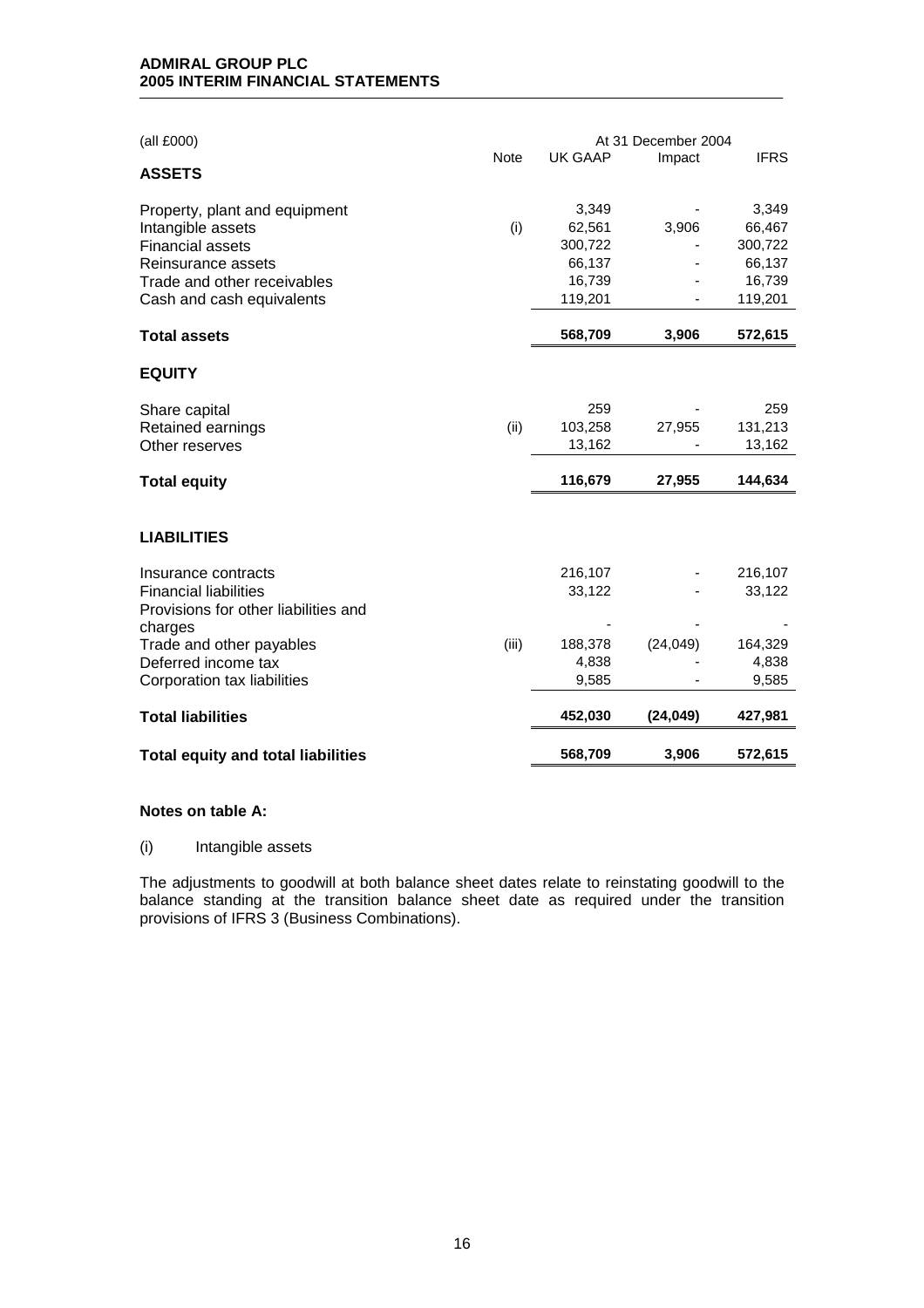#### (ii) Retained earnings

The following table sets out the reconciling items to retained earnings:

|                                                          | 30      | 31       |
|----------------------------------------------------------|---------|----------|
|                                                          | June    | December |
|                                                          | 2004    | 2004     |
|                                                          | £000    | £000     |
| Retained earnings under UK GAAP                          | 76.499  | 103.258  |
| Reinstatement of goodwill (see note (i) above)           | 1,953   | 3,906    |
| Elimination of dividend liability (see note (iii) below) | 37,817  | 24,049   |
|                                                          |         |          |
| Retained earnings under IFRS                             | 116.269 | 131.213  |

#### (iii) Trade and other payables

The adjustments to this balance relate to the elimination of dividends for which liabilities had been recognised under UK GAAP. Under IAS 10 (Events after the balance sheet date) liabilities for dividends are only recognised when the dividends are declared. At both balance sheet dates above, liabilities had been recognised for dividends declared after the balance sheet date. These liabilities have been eliminated.

## B) Reconciliation of profit for 2004 comparatives

The following tables reconcile the differences in profit after tax (but before distributions to equity shareholders), for the six months to 30 June 2004 and the year ended 31 December 2004: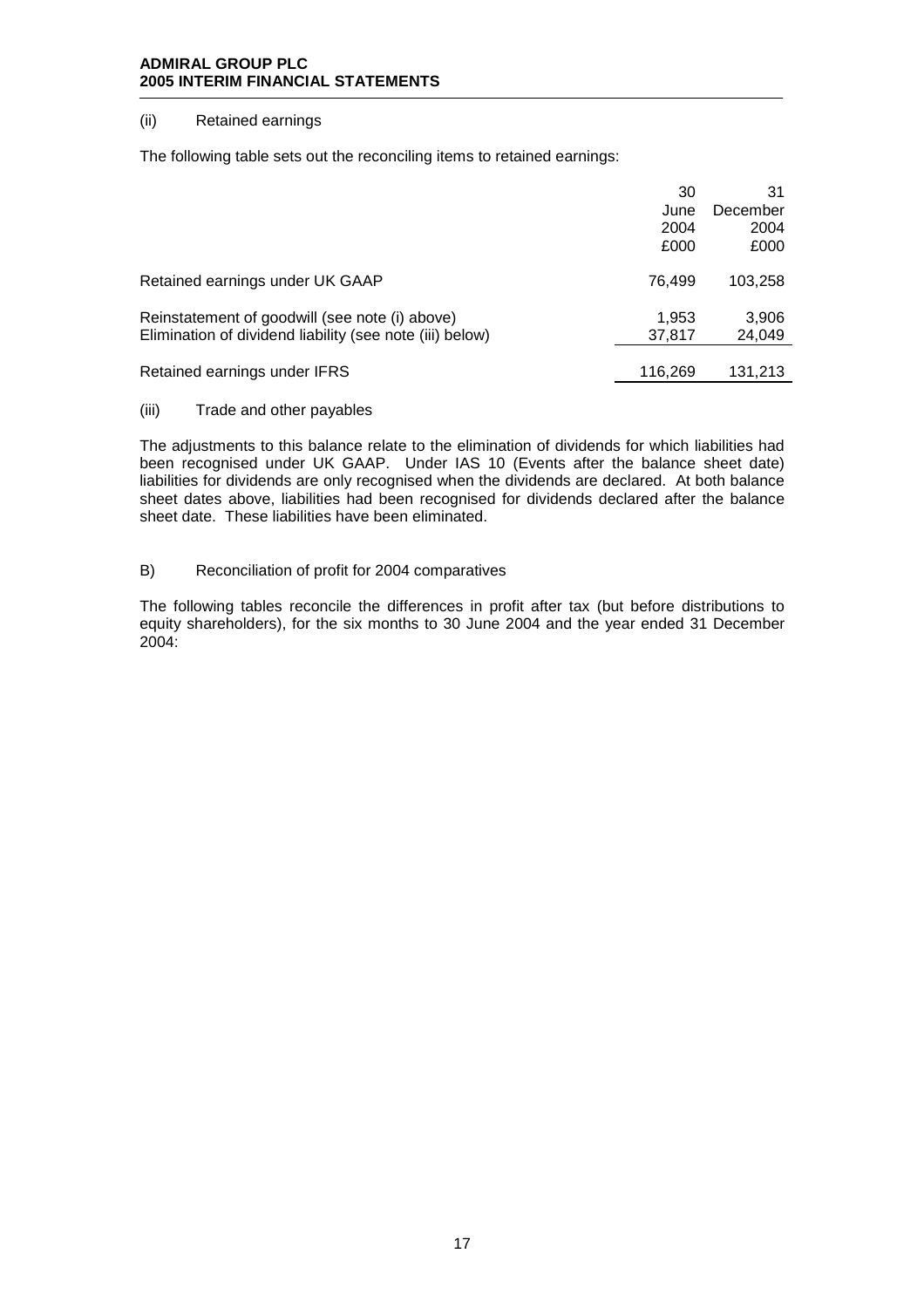| (all £000)                                                        |             |           | Six months ended 30 June 2004 |             |
|-------------------------------------------------------------------|-------------|-----------|-------------------------------|-------------|
|                                                                   | <b>Note</b> | UK GAAP   | Impact                        | <b>IFRS</b> |
| Insurance premium revenue                                         |             | 70,787    |                               | 70,787      |
| Insurance premium ceded to reinsurers                             |             | (20, 738) |                               | (20, 738)   |
| Net insurance premium revenue                                     |             | 50,049    |                               | 50,049      |
| Other revenue                                                     |             | 33,180    |                               | 33,180      |
| Profit commission                                                 |             | 13,725    |                               | 13,725      |
| Investment and interest income                                    |             | 4,411     |                               | 4,411       |
| Net revenue                                                       |             | 101,365   |                               | 101,365     |
| Insurance claims and claims handling<br>expenses                  |             | (45, 845) |                               | (45, 845)   |
| Insurance claims and claims handling                              |             |           |                               |             |
| expenses recovered from reinsurers                                |             | 12,488    |                               | 12,488      |
| <b>Net insurance claims</b>                                       |             | (33, 357) |                               | (33, 357)   |
| Total operating expenses                                          | (i)         | (18,682)  | 1,953                         | (16, 729)   |
| Share scheme charges                                              |             | 4,602     |                               | 4,602       |
| <b>Total expenses</b>                                             |             | (47, 437) | 1,953                         | (45, 484)   |
| <b>Operating profit</b>                                           |             | 53,928    | 1,953                         | 55,881      |
| Finance charges                                                   |             | (1, 227)  |                               | (1, 227)    |
| <b>Profit before tax</b>                                          |             | 52,701    | 1,953                         | 54,654      |
| <b>Taxation expense</b>                                           |             | (16, 601) |                               | (16, 601)   |
| Profit after tax attributable to equity<br>holders of the Company |             | 36,100    | 1,953                         | 38,053      |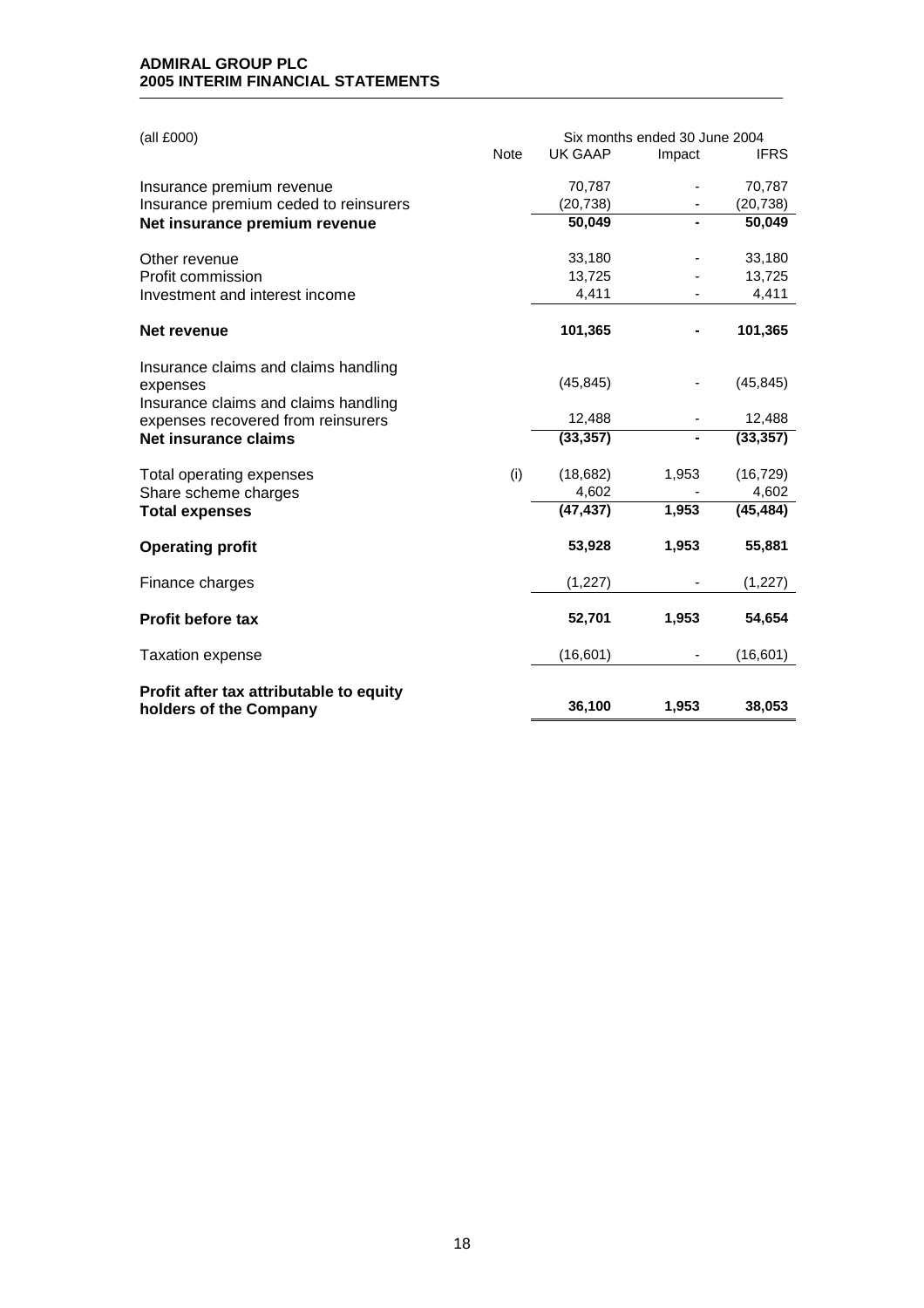| (all £000)                                       | Year ended 31 December 2004 |                |        |             |
|--------------------------------------------------|-----------------------------|----------------|--------|-------------|
|                                                  | <b>Note</b>                 | <b>UK GAAP</b> | Impact | <b>IFRS</b> |
| Insurance premium revenue                        |                             | 151,864        |        | 151,864     |
| Insurance premium ceded to reinsurers            |                             | (44, 363)      |        | (44, 363)   |
| Net insurance premium revenue                    |                             | 107,501        |        | 107,501     |
| Other revenue                                    |                             | 69,457         |        | 69,457      |
| Profit commission                                |                             | 21,673         |        | 21,673      |
| Investment and interest income                   |                             | 11,884         |        | 11,884      |
| Net revenue                                      |                             | 210,515        |        | 210,515     |
| Insurance claims and claims handling<br>expenses |                             | (102, 604)     |        | (102, 604)  |
| Insurance claims and claims handling             |                             |                |        |             |
| expenses recovered from reinsurers               |                             | 28,332         |        | 28,332      |
| Net insurance claims                             |                             | (74, 272)      |        | (74, 272)   |
| Total operating expenses                         | (i)                         | (36,936)       | 3,906  | (33,030)    |
| Share scheme charges                             |                             | 4,144          |        | 4,144       |
| <b>Total expenses</b>                            |                             | (107,064)      | 3,906  | (103, 158)  |
| <b>Operating profit</b>                          |                             | 103,451        | 3,906  | 107,357     |
| Finance charges                                  |                             | (2, 451)       |        | (2, 451)    |
| <b>Profit before tax</b>                         |                             | 101,000        | 3,906  | 104,906     |
| <b>Taxation expense</b>                          |                             | (14, 400)      |        | (14, 400)   |
| Profit after tax attributable to equity          |                             |                |        |             |
| holders of the Company                           |                             | 86,600         | 3,906  | 90,506      |

#### **Notes on table B:**

#### (i) Other operating expenses

Both adjustments relate solely to the reinstatement of goodwill to the transition date balance. Refer to the reconciliation of equity above.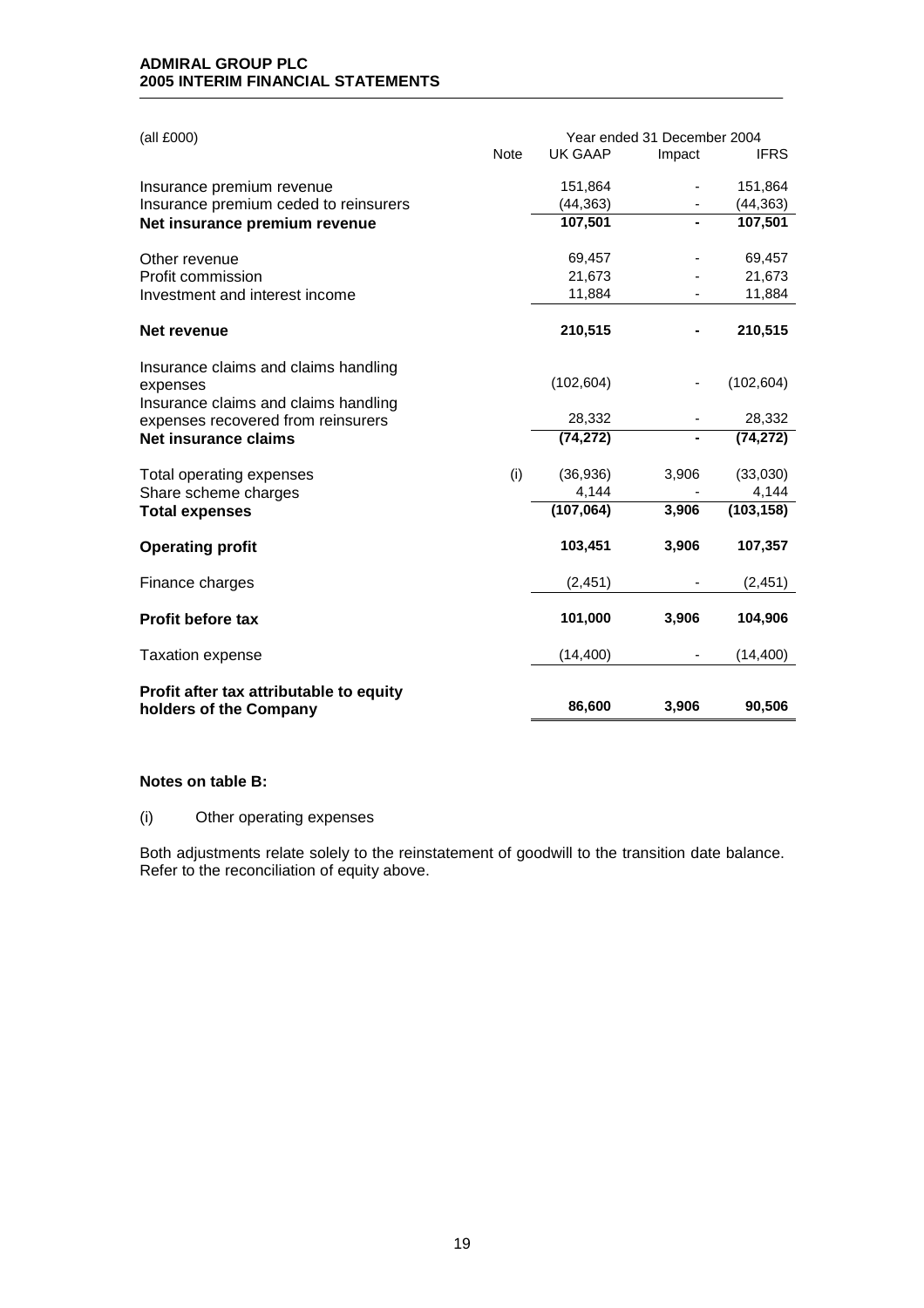### **4. Net insurance premium revenue**

|                                                                                               | 30<br>June<br>2005<br>£000 | 30<br>June<br>2004<br>£000 | 31<br>December<br>2004<br>£000 |
|-----------------------------------------------------------------------------------------------|----------------------------|----------------------------|--------------------------------|
| Total motor insurance premiums written (*1)                                                   | 268,462                    | 233,297                    | 470,400                        |
| Group gross premiums written<br>Outwards reinsurance premiums                                 | 93,962<br>(14,075)         | 82,362<br>(24,453)         | 165,343<br>(48,606)            |
| Net premiums written                                                                          | 79,887                     | 57,909                     | 116,737                        |
| Change in gross unearned premium provision<br>Change in reinsurers' share of unearned premium | (9,097)                    | (11, 575)                  | (13, 479)                      |
| provision                                                                                     | (6, 957)                   | 3,715                      | 4,243                          |
| Net insurance premium revenue                                                                 | 63,833                     | 50.049                     | 107.501                        |

\*1 = before co-insurance and reinsurance

All insurance business written during all periods is direct private motor insurance written in the United Kingdom. The Group's share of the business was underwritten by Admiral Insurance (Gibraltar) Limited (AIGL) and Admiral Insurance Company Limited (AICL). All contracts are short-term in duration, lasting for 10 or 12 months.

## **5. Profit commission**

|                         | 30    | 30     | 31       |
|-------------------------|-------|--------|----------|
|                         | June  | June   | December |
|                         | 2005  | 2004   | 2004     |
|                         | £000  | £000   | £000     |
| Total profit commission | 5,666 | 13,725 | 21,673   |

As reported in the 2004 Annual Report, both 2004 comparative figures above include £5,994,000 attributable to premiums earned in the year to 31 December 2003.

#### **6. Investment and interest income**

|                                      | 30    | 30    | 31       |
|--------------------------------------|-------|-------|----------|
|                                      | June  | June  | December |
|                                      | 2005  | 2004  | 2004     |
|                                      | £000  | £000  | £000     |
| Net investment return                | 6,087 | 3,169 | 8,536    |
| Interest receivable                  | 2,268 | 1,242 | 3,348    |
|                                      |       |       |          |
| Total investment and interest income | 8,355 | 4.411 | 11,884   |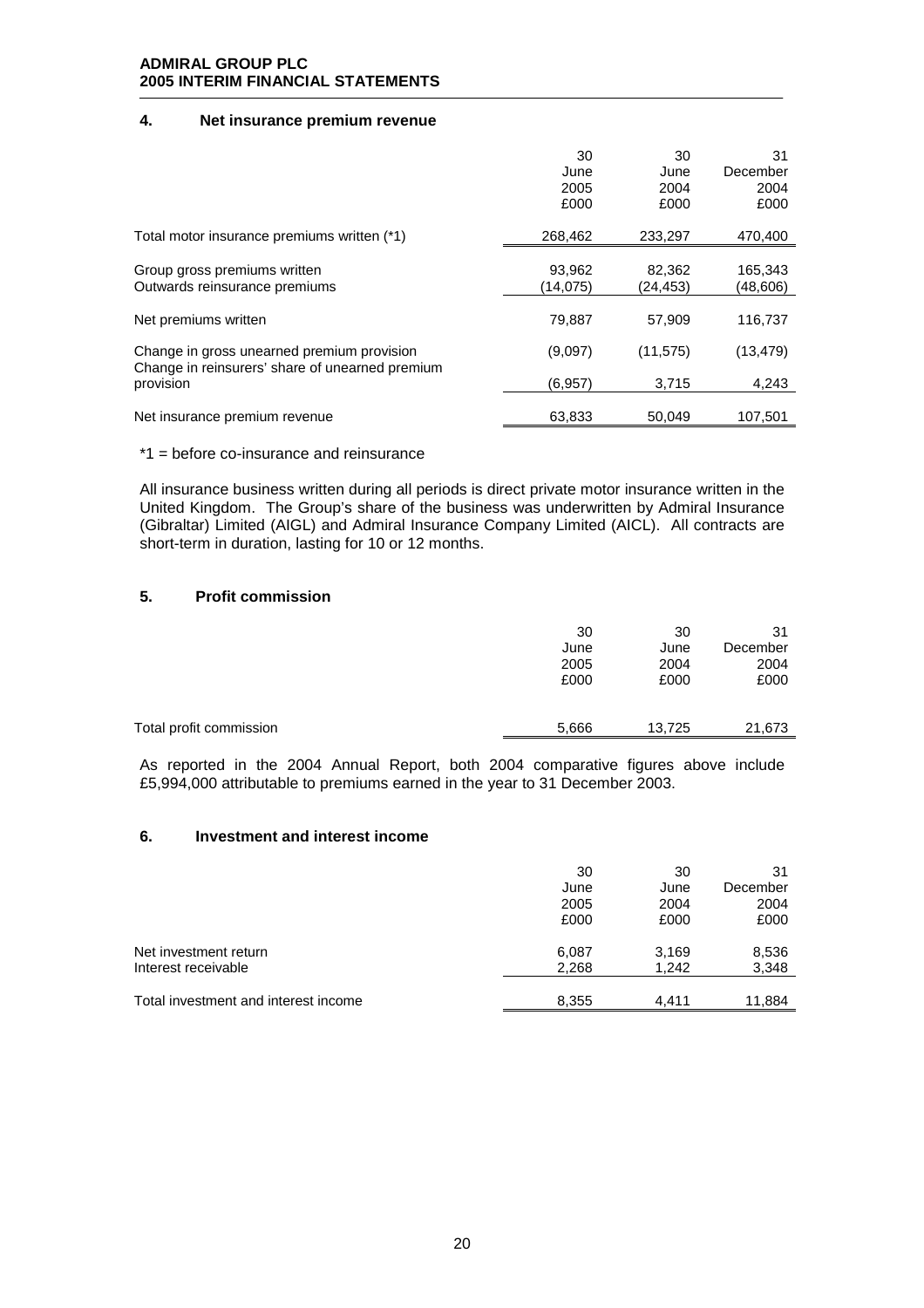## **7. Other revenue**

|                                      | 30     | 30     | 31       |
|--------------------------------------|--------|--------|----------|
|                                      | June   | June   | December |
|                                      | 2005   | 2004   | 2004     |
|                                      | £000   | £000   | £000     |
| Ancillary revenue (*1)               | 35,954 | 28,699 | 59,175   |
| Instalment income earned             | 1,657  | 1.210  | 2,603    |
| Revenue from Gladiator Commercial    | 2,544  | 2.141  | 4,475    |
| Revenue from Inspop.com Limited (*2) | 4,614  | 1,130  | 3,204    |
| Total other revenue                  | 44,769 | 33,180 | 69,457   |

#### \*1 Ancillary revenue:

Ancillary revenue primarily constitutes commission from sales of insurance products that complement the motor policy, but which are underwritten by external parties. It also includes revenue not earned from product sales, mainly administrative fees.

\*2 = Net of intra-group consolidation adjustments.

### **8. Total operating expenses**

*Net expenses related to insurance contracts:* 

|                                             | 30        | 30        | 31       |
|---------------------------------------------|-----------|-----------|----------|
|                                             | June      | June      | December |
|                                             | 2005      | 2004      | 2004     |
|                                             | £000      | £000      | £000     |
| Administrative expenses                     | 29,689    | 25,195    | 55,827   |
| Expenses recovered from co-insurers         | (24, 354) | (21, 223) | (45,098) |
| Gross acquisition costs payable             | 4,331     | 4,215     | 8,464    |
| Movement in deferred acquisition costs      | (117)     | (591)     | (688)    |
| Expense contributions from reinsurers       | (1,653)   | (2, 189)  | (4,709)  |
| Net expenses related to insurance contracts | 7,896     | 5,407     | 13,796   |
| Other operating expenses:                   |           |           |          |
| Special unit-holder bonus                   |           | 3,361     | 3,345    |
| Expenses associated with ancillary sales    | 6,324     | 5,208     | 10,682   |
| Gladiator Commercial operations expenses    | 1,644     | 1,368     | 2,719    |
| Inspop.com Limited operating expenses       | 2,300     | 1,270     | 1,921    |
| Other expenses                              | 293       | 115       | 567      |
| Total other operating expenses              | 10,561    | 11,322    | 19,234   |
| Total operating expenses                    | 18,457    | 16,729    | 33,030   |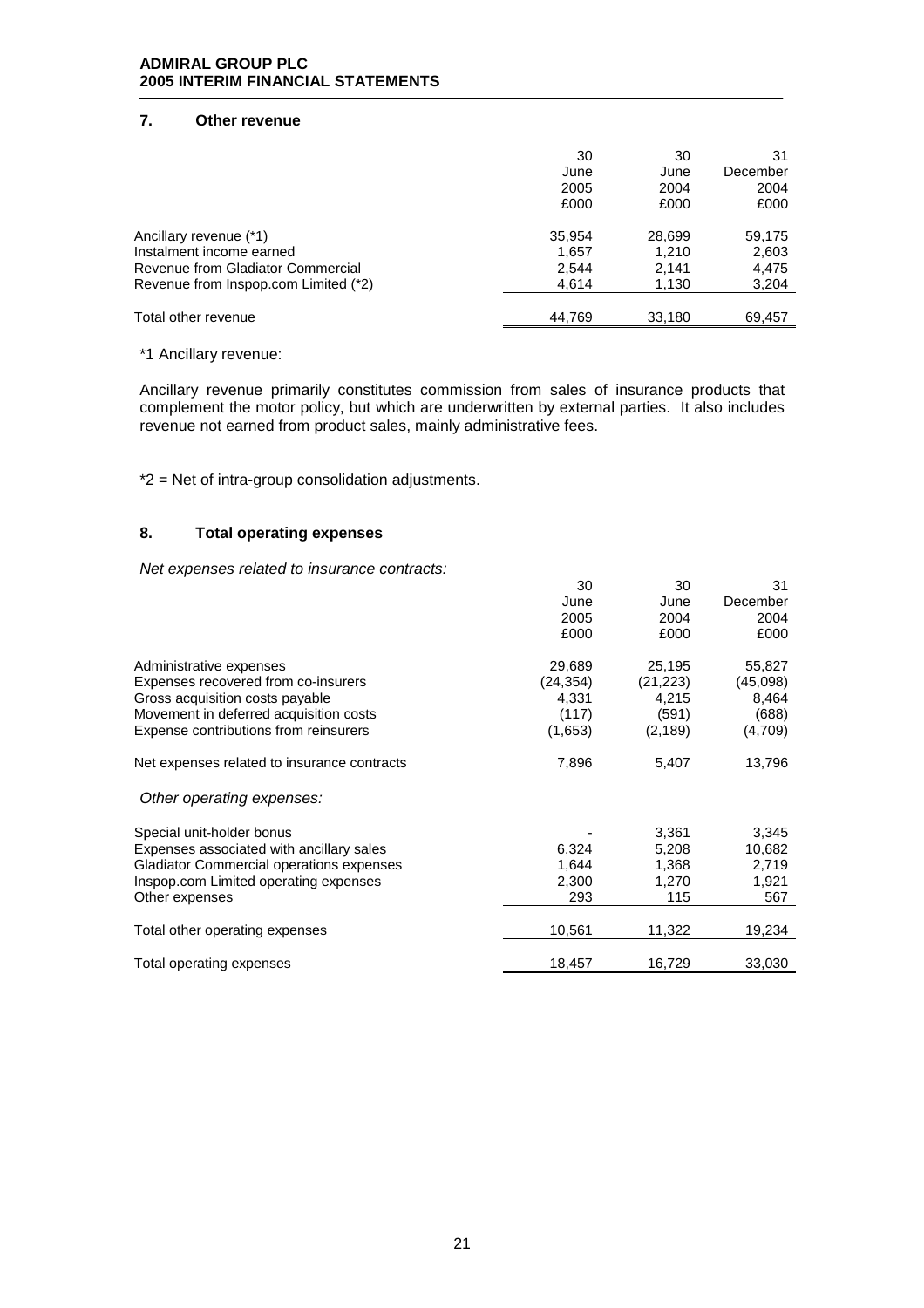# **9. Profit before taxation**

Profit before taxation is stated after charging:

|                                                   | 30<br>June<br>2005<br>£000 | 30<br>June<br>2004<br>£000 | 31<br>December<br>2004<br>£000 |
|---------------------------------------------------|----------------------------|----------------------------|--------------------------------|
| Depreciation charge:                              |                            |                            |                                |
| - Owned assets                                    | 465                        | 443                        | 915                            |
| - Leased assets                                   | 878                        | 829                        | 1,641                          |
| Operating lease rentals:                          |                            |                            |                                |
| - Buildings                                       | 1,377                      | 756                        | 1,574                          |
| Auditor's remuneration:                           |                            |                            |                                |
| - Statutory audit fees                            | 110                        | 80                         | 160                            |
| - Other audit fees                                |                            |                            | 16                             |
| - Other services                                  | 84                         | 37                         | 116                            |
| Loss on disposal of property, plant and equipment | 504                        | 4                          | 4                              |

During 2004, fees of £827,000 were paid to the Group's auditor in respect of professional services relating to the listing of the Company's shares on the London Stock Exchange, which were debited against the share premium account.

#### **10. Staff expenses**

Analysis of staff expenses:

|                                         | 30     | 30      | 31       |
|-----------------------------------------|--------|---------|----------|
|                                         | June   | June    | December |
|                                         | 2005   | 2004    | 2004     |
|                                         | £000   | £000    | £000     |
| <b>Salaries</b>                         | 14,166 | 13,262  | 29,046   |
| Social security charges                 | 1.314  | 1.164   | 2,406    |
| Pension costs                           | 226    | 181     | 399      |
| Share scheme charges (*1) (see note 25) | 357    |         | 308      |
| ESOT credit (see note 25)               |        | (4,602) | (4,452)  |
|                                         |        |         |          |
| Total staff expenses                    | 16,063 | 10,005  | 27,707   |

\*1 The share scheme charge stated here differs from that included in the income statement. This is because an element of the gross cost is recharged and the net amount is shown in the income statement.

#### **11. Finance charges**

|                          | 30    | 30    | 31       |
|--------------------------|-------|-------|----------|
|                          | June  | June  | December |
|                          | 2005  | 2004  | 2004     |
|                          | £000  | £000  | £000     |
| Term loan interest       | 896   | 990   | 2,020    |
| Finance lease interest   | 154   | 144   | 256      |
| Letter of credit charges | 110   | 93    | 175      |
| Total finance charges    | 1,160 | 1.227 | 2,451    |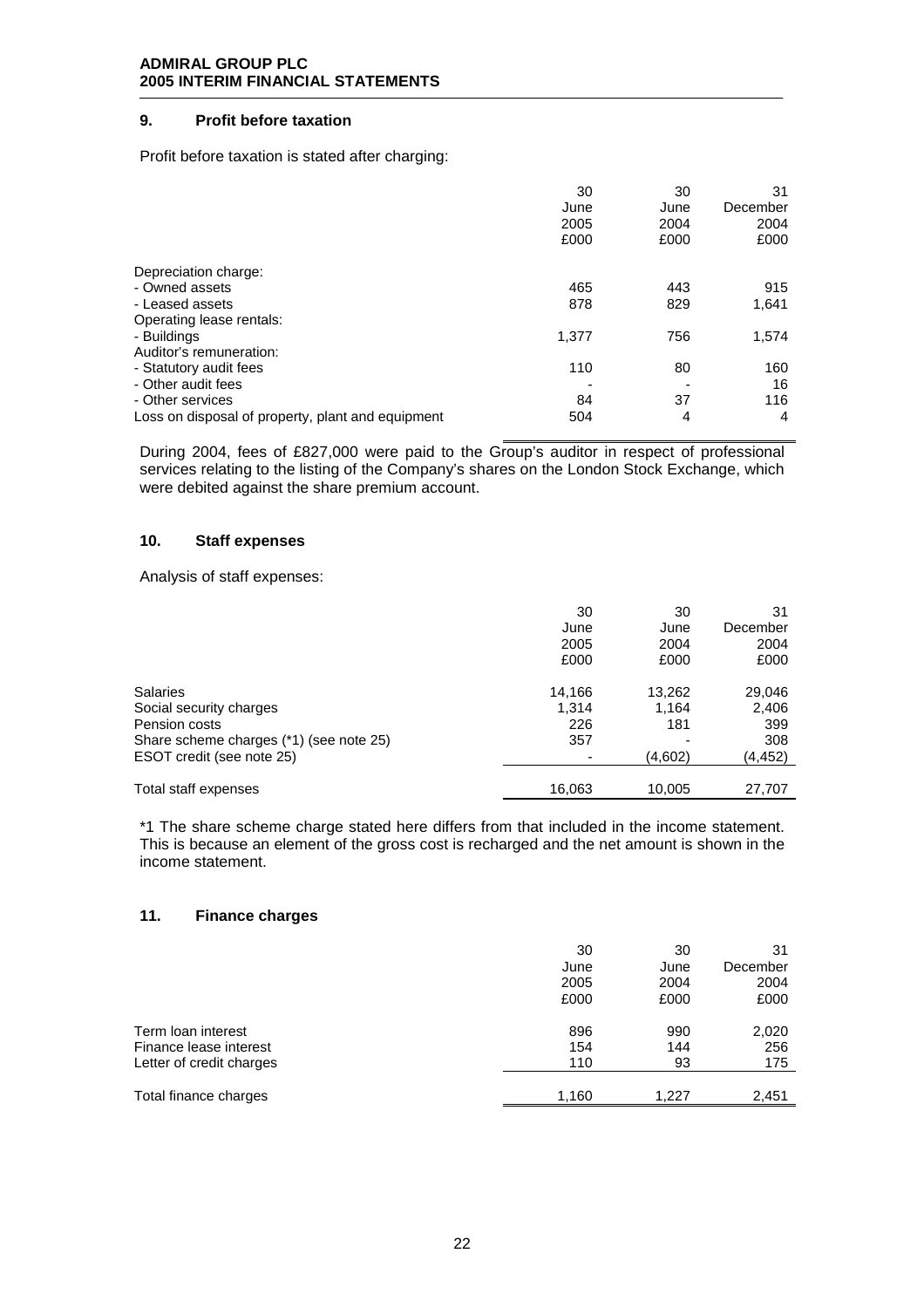## **12. Taxation**

|                                                                                                                                                                                                                                                                                                               | 30<br>June<br>2005<br>£000 | 30<br>June<br>2004<br>£000 | 31<br>December<br>2004<br>£000                            |
|---------------------------------------------------------------------------------------------------------------------------------------------------------------------------------------------------------------------------------------------------------------------------------------------------------------|----------------------------|----------------------------|-----------------------------------------------------------|
| <b>UK Corporation tax</b><br>Current charge at 30%<br>Tax relief in respect of ESOT share provision<br>Under provision relating to prior periods - corporation tax<br><b>Current tax charge</b>                                                                                                               | 14,777<br>14,777           | 20,894<br>20,894           | 31,342<br>(16, 985)<br>1,571<br>15,928                    |
| Deferred tax<br>Current period deferred taxation movement<br>(Over) provision relating to prior periods - deferred tax                                                                                                                                                                                        | 1,539                      | (4, 293)                   | (651)<br>(877)                                            |
| Total tax charge per income statement                                                                                                                                                                                                                                                                         | 16,316                     | 16,601                     | 14,400                                                    |
| Factors affecting the tax charge are:                                                                                                                                                                                                                                                                         |                            |                            |                                                           |
|                                                                                                                                                                                                                                                                                                               | 30<br>June<br>2005<br>£000 | 30<br>June<br>2004<br>£000 | 31<br>December<br>2004<br>£000                            |
| Profit on ordinary activities before taxation                                                                                                                                                                                                                                                                 | 55,587                     | 54,654                     | 104,906                                                   |
| Corporation tax thereon at 30%<br>Exceptional ESOT tax relief<br>Utilisation of brought forward tax losses<br>Adjustments in respect of prior year insurance technical<br>provisions<br>Expenses and provisions not deductible for tax purposes<br>Other timing differences<br>Impact of using lower tax rate | 16,676<br>(360)            | 16,396<br>205              | 31,472<br>(16, 985)<br>(582)<br>(216)<br>29<br>(4)<br>(8) |
| Adjustments relating to prior periods                                                                                                                                                                                                                                                                         |                            |                            | 694                                                       |
| Tax charge for the period as above                                                                                                                                                                                                                                                                            | 16,316                     | 16,601                     | 14,400                                                    |
| 13.<br><b>Dividends</b>                                                                                                                                                                                                                                                                                       |                            |                            |                                                           |
| Dividends were declared and paid as follows.                                                                                                                                                                                                                                                                  |                            |                            |                                                           |
|                                                                                                                                                                                                                                                                                                               | 30<br>June                 | 30<br>June                 | 31<br>December                                            |

|                                                        | JUIK                     | JUIK                     | Deceninei |
|--------------------------------------------------------|--------------------------|--------------------------|-----------|
|                                                        | 2005                     | 2004                     | 2004      |
|                                                        | £000                     | £000                     | £000      |
| January 2004 (5.5p per share, paid February 2004) (*1) | $\overline{\phantom{0}}$ | 14.179                   | 14.179    |
| July 2004 (14.62p per share, paid August 2004) (*1)    | -                        | ٠                        | 37.817    |
| March 2005 (9.3p per share, paid May 2005)             | 24.049                   | $\overline{\phantom{0}}$ |           |
| Total dividends                                        | 24.049                   | 14.179                   | 51.996    |

\*1 = for comparability, the per-share amounts for these two dividends have been re-stated to reflect the share capital in issue at the 2004 year-end and 2005 half year-end.

On 5 September 2005 the directors declared a dividend of 9.7p per share to be paid on 5 October 2005.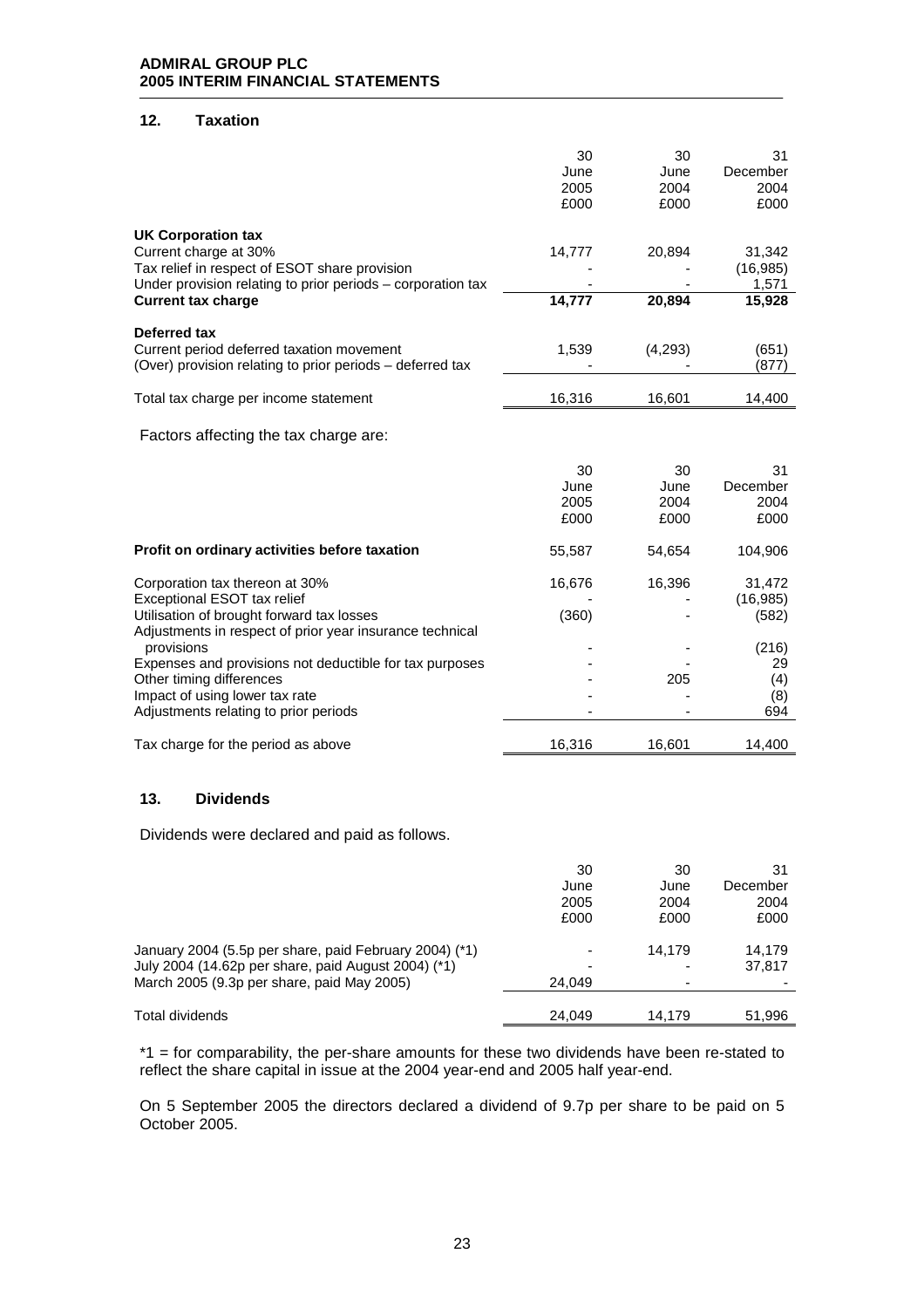# **14. Earnings per share**

| 1) Unadjusted EPS                                                             | 30                | 30          | 31                 |
|-------------------------------------------------------------------------------|-------------------|-------------|--------------------|
|                                                                               | June              | June        | December           |
|                                                                               | 2005              | 2004        | 2004               |
|                                                                               | £000              | £000        | £000               |
| Profit for the financial year after taxation                                  | 39,271            | 38,053      | 90,506             |
| Weighted average number of shares – basic                                     | 258,595,400       | 258,595,400 | 258,595,400        |
| Unadjusted earnings per share – basic                                         | 15.2p             | 14.7p       | 35.0 <sub>p</sub>  |
| Weighted average number of shares – diluted                                   | 259,861,400       | 258,595,400 | 258,595,400        |
| Unadjusted earnings per share - diluted                                       | 15.1p             | 14.7p       | 35.0p              |
| 2) Adjusted EPS                                                               |                   |             |                    |
| Profit for the financial year after tax<br>Deduct exceptional ESOT tax credit | 39,271            | 38,053      | 90,506<br>(16,985) |
| Adjusted profit after tax                                                     | 39,271            | 38,053      | 73,521             |
| Adjusted earnings per share - basic                                           | 15.2p             | 14.7p       | 28.4p              |
| Adjusted earnings per share – diluted                                         | 15.1 <sub>p</sub> | 14.7p       | 28.4p              |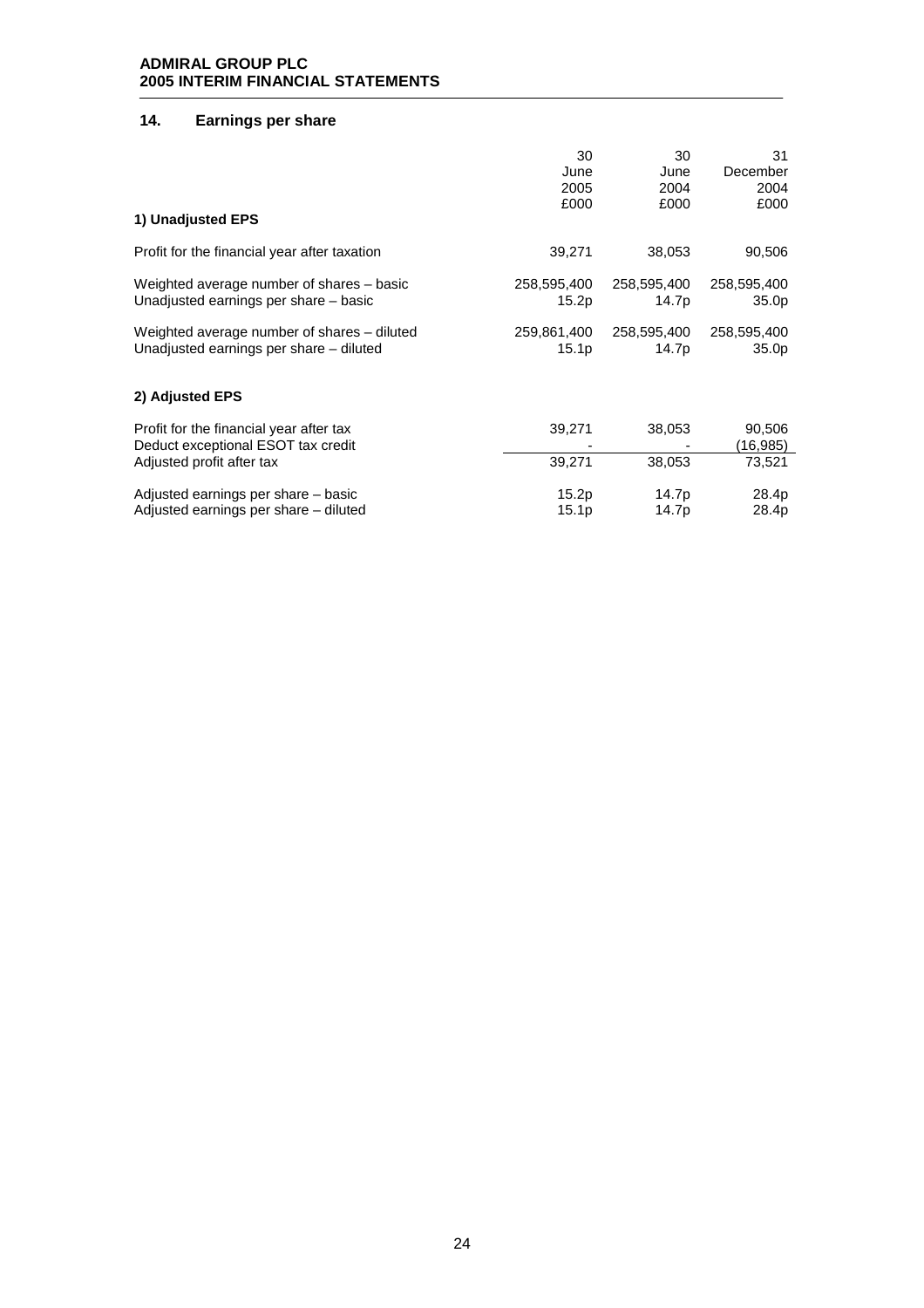# **15. Property, plant and equipment**

|                                                                              | Improve-<br>ments to<br>short<br>leasehold | Computer<br>equipment   | Office<br>equipment   | Furniture<br>and fittings | Motor<br>vehicles              | Total                      |
|------------------------------------------------------------------------------|--------------------------------------------|-------------------------|-----------------------|---------------------------|--------------------------------|----------------------------|
|                                                                              | buildings<br>£000                          | £000                    | £000                  | £000                      | £000                           | £000                       |
| Cost<br>At 1 January 2004<br><b>Additions</b><br>Disposals                   | 1,658<br>26<br>(5)                         | 6,542<br>468<br>(6)     | 2,785<br>57           | 1,583<br>36               | $\overline{7}$                 | 12,568<br>594<br>(11)      |
| At 30 June 2004                                                              | 1,679                                      | 7,004                   | 2,842                 | 1,619                     | 7                              | 13,151                     |
| <b>Depreciation</b><br>At 1 January 2004<br>Charge for the year<br>Disposals | 1,405<br>70<br>$\blacksquare$              | 3,729<br>511<br>(2)     | 2,127<br>167          | 1,483<br>35               | 1                              | 8,744<br>784<br>(2)        |
| At 30 June 2004                                                              | 1,475                                      | 4,238                   | 2,294                 | 1,518                     | 1                              | 9,526                      |
| Net book amount<br>At 30 June 2004                                           | 204                                        | 2,766                   | 548                   | 101                       | 6                              | 3,625                      |
| Cost<br>At 1 January 2004<br><b>Additions</b><br>Disposals                   | 1,658<br>278<br>(5)                        | 6,542<br>588<br>(338)   | 2,785<br>193          | 1,583<br>44<br>÷,         | 12<br>$\overline{\phantom{a}}$ | 12,568<br>1,115<br>(343)   |
| At 31 December 2004                                                          | 1,931                                      | 6,792                   | 2,978                 | 1,627                     | 12                             | 13,340                     |
| <b>Depreciation</b><br>At 1 January 2004<br>Charge for the year<br>Disposals | 1,405<br>149                               | 3,729<br>1,024<br>(329) | 2,127<br>340          | 1,483<br>62               | 1                              | 8,744<br>1,576<br>(329)    |
| At 31 December 2004                                                          | 1,554                                      | 4,424                   | 2,467                 | 1,545                     | 1                              | 9,991                      |
| Net book amount<br>At 31 December 2004                                       | 377                                        | 2,368                   | 511                   | 82                        | 11                             | 3,349                      |
| Cost<br>At 1 January 2005<br>Additions<br>Disposals                          | 1,931<br>340<br>(1, 818)                   | 6,792<br>555            | 2,978<br>71<br>(512)  | 1,627<br>43<br>(404)      | 12                             | 13,340<br>1,009<br>(2,734) |
| At 30 June 2005                                                              | 453                                        | 7,347                   | 2,537                 | 1,266                     | 12                             | 11,615                     |
| <b>Depreciation</b><br>At 1 January 2005<br>Charge for the year<br>Disposals | 1,554<br>122<br>(1, 351)                   | 4,424<br>534<br>(1)     | 2,467<br>183<br>(501) | 1,545<br>26<br>(376)      | $\mathbf 1$<br>$\overline{c}$  | 9,991<br>867<br>(2, 229)   |
| At 30 June 2005                                                              | 325                                        | 4,957                   | 2,149                 | 1,195                     | 3                              | 8,629                      |
| Net book amount<br>At 30 June 2005                                           | 128                                        | 2,390                   | 388                   | 71                        | 9                              | 2,986                      |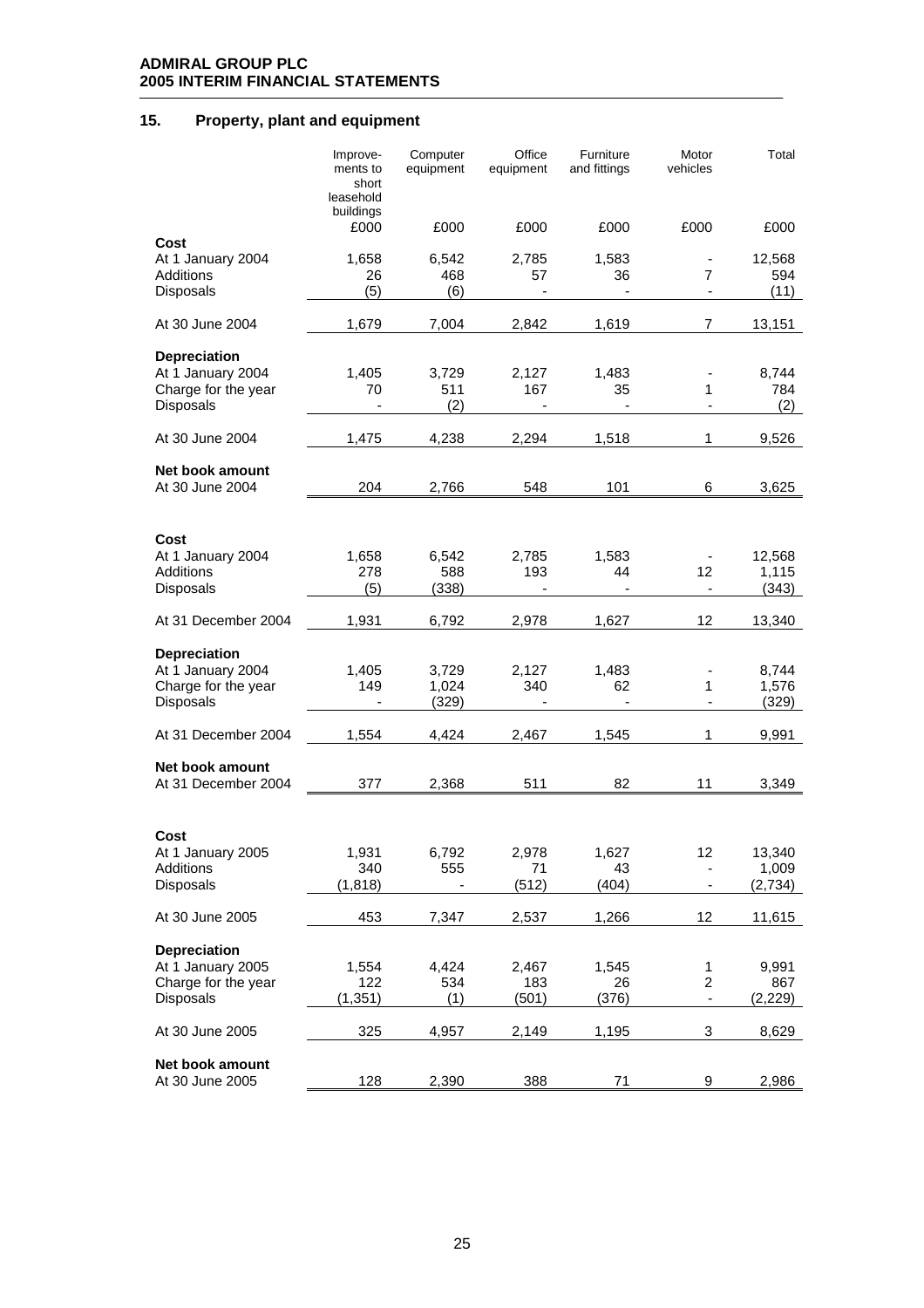# **16. Intangible assets**

|                         | Goodwill | Deferred<br>acquisition<br>costs | Software | Total    |
|-------------------------|----------|----------------------------------|----------|----------|
|                         | £000     | £000                             | £000     | £000     |
| <b>Carrying amount:</b> |          |                                  |          |          |
| At 1 January 2004       | 62,354   | 2,270                            | 2,025    | 66,649   |
| Additions               |          | 3,110                            | 143      | 3,253    |
| Amortisation charge     |          | (2,664)                          | (489)    | (3, 153) |
| At 30 June 2004         | 62,354   | 2,716                            | 1,679    | 66,749   |
|                         |          |                                  |          |          |
| At 1 January 2004       | 62,354   | 2,270                            | 2,025    | 66,649   |
| Additions               |          | 6,271                            | 275      | 6,546    |
| Amortisation charge     |          | (5,747)                          | (981)    | (6, 728) |
| At 31 December 2004     | 62,354   | 2,794                            | 1,319    | 66,467   |
| Additions               |          | 3,727                            | 317      | 4,044    |
| Amortisation charge     |          | (3,281)                          | (476)    | (3,757)  |
|                         |          |                                  |          |          |
| At 30 June 2005         | 62,354   | 3,240                            | 1,160    | 66,754   |

# **17. Financial assets**

The Group's financial assets can be analysed as follows:

|                                             | 30      | 30      | 31       |
|---------------------------------------------|---------|---------|----------|
|                                             | June    | June    | December |
|                                             | 2005    | 2004    | 2004     |
|                                             | £000    | £000    | £000     |
| Investments held at fair value              | 247.518 | 137,592 | 203,418  |
| Receivables – amounts owed by policyholders | 119,357 | 96,648  | 97,304   |
| Total financial assets                      | 366,875 | 234.240 | 300.722  |

All receivables from policyholders are due within 12 months of the balance sheet date.

Analysis of investments held at fair value:

|                                                                         | 30<br>June<br>2005<br>£000 | 30<br>June<br>2004<br>£000 | 31<br>December<br>2004<br>£000 |
|-------------------------------------------------------------------------|----------------------------|----------------------------|--------------------------------|
| Fixed income securities:<br>Government bonds<br>Other listed securities | 68,188<br>168,640          | 20,329<br>98,077           | 42,980<br>139,573              |
| Variable interest securities:<br>Other listed securities                | 10,690                     | 19,186                     | 20,865                         |
|                                                                         | 247,518                    | 137,592                    | 203,418                        |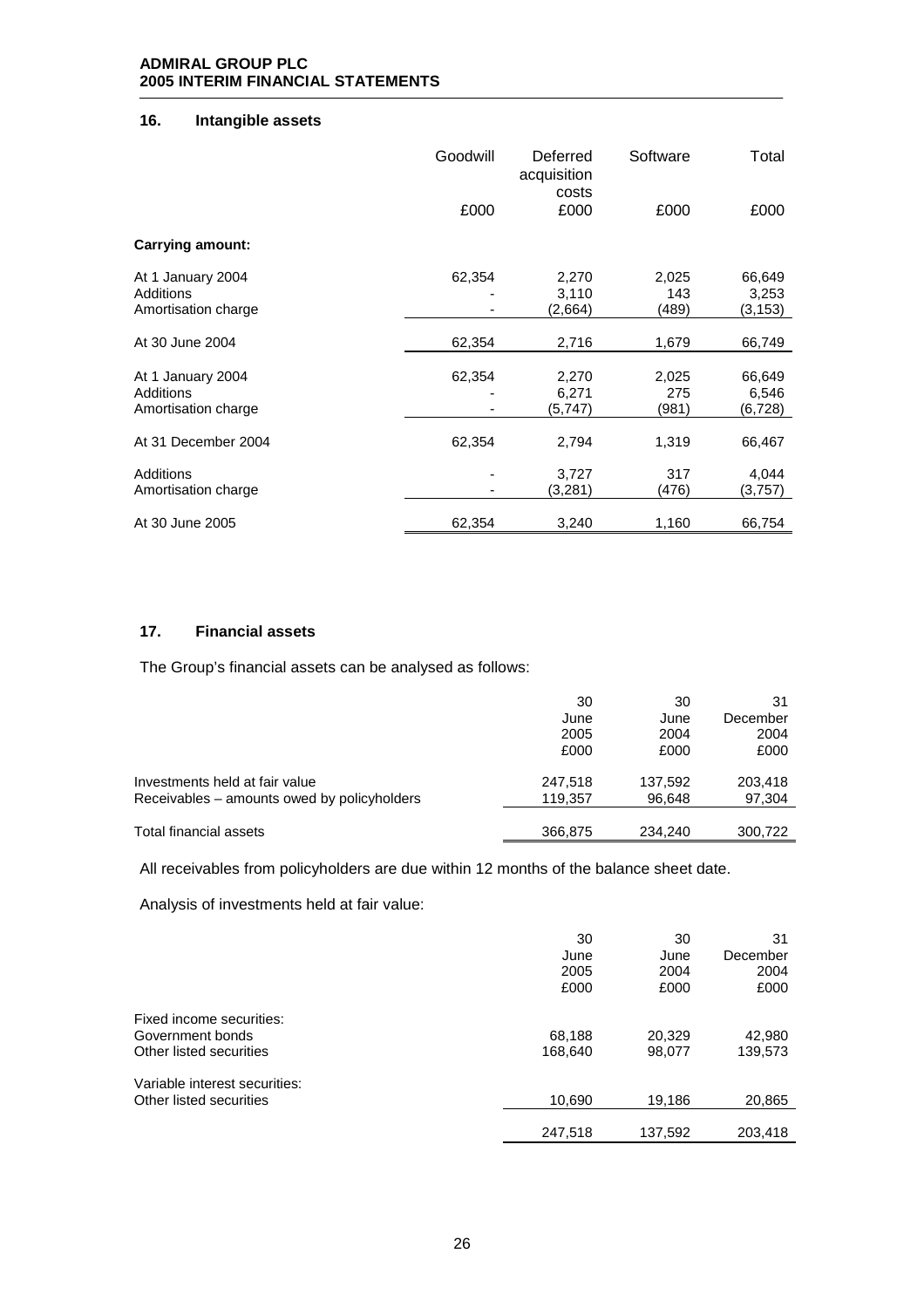#### **18. Reinsurance assets and insurance contract liabilities**

|                                                  | 30<br>June<br>2005<br>£000 | 30<br>June<br>2004<br>£000 | 31<br>December<br>2004<br>£000 |
|--------------------------------------------------|----------------------------|----------------------------|--------------------------------|
| Gross:                                           |                            |                            |                                |
| Claims outstanding<br>Unearned premium provision | 159,392<br>82,236          | 124,019<br>71,236          | 142,968<br>73,139              |
| Total gross insurance liabilities                | 241,628                    | 195,255                    | 216,107                        |
| <b>Recoverable from reinsurers:</b>              |                            |                            |                                |
| Claims outstanding<br>Unearned premium provision | 46,367<br>14,332           | 40,577<br>20,761           | 44,848<br>21,289               |
| Total reinsurers' share of insurance liabilities | 60,699                     | 61,338                     | 66,137                         |
| Net:                                             |                            |                            |                                |
| Claims outstanding<br>Unearned premium provision | 113,025<br>67,904          | 83,442<br>50,475           | 98,120<br>51,850               |
| Total insurance liabilities - net                | 180,929                    | 133,917                    | 149,970                        |

#### *Estimation techniques used in calculation of claims provisions:*

Estimation techniques are used in the calculation of the technical provision for claims outstanding, which represents a projection of the ultimate cost of settling claims that have occurred prior to the balance sheet date and remain unsettled at the balance sheet date.

The key area where these techniques are used relates to the ultimate cost of reported claims. A secondary area relates to the emergence of claims that occurred prior to the balance sheet date, but had not been reported at that date.

The estimates of the ultimate cost of reported claims are based on the accurate setting of claim provisions on a case-by-case basis, for all but the simplest of claims.

The sum of these provisions are compared with projected ultimate costs using a variety of different projection techniques (including incurred and paid chain ladder and an average cost of claim approach) to allow an actuarial assessment of their likely accuracy and to include allowance for unreported claims.

The most significant sensitivity in the use of the projection techniques arises from any future step change in claims costs, which would cause future claim cost inflation to deviate from historic trends. This is most likely to arise from a change in the regulatory or judicial regime that leads to an increase in awards or legal costs for bodily injury claims that is significantly above or below the historical trend.

The claims provisions are subject to independent review by the Group's actuarial advisors.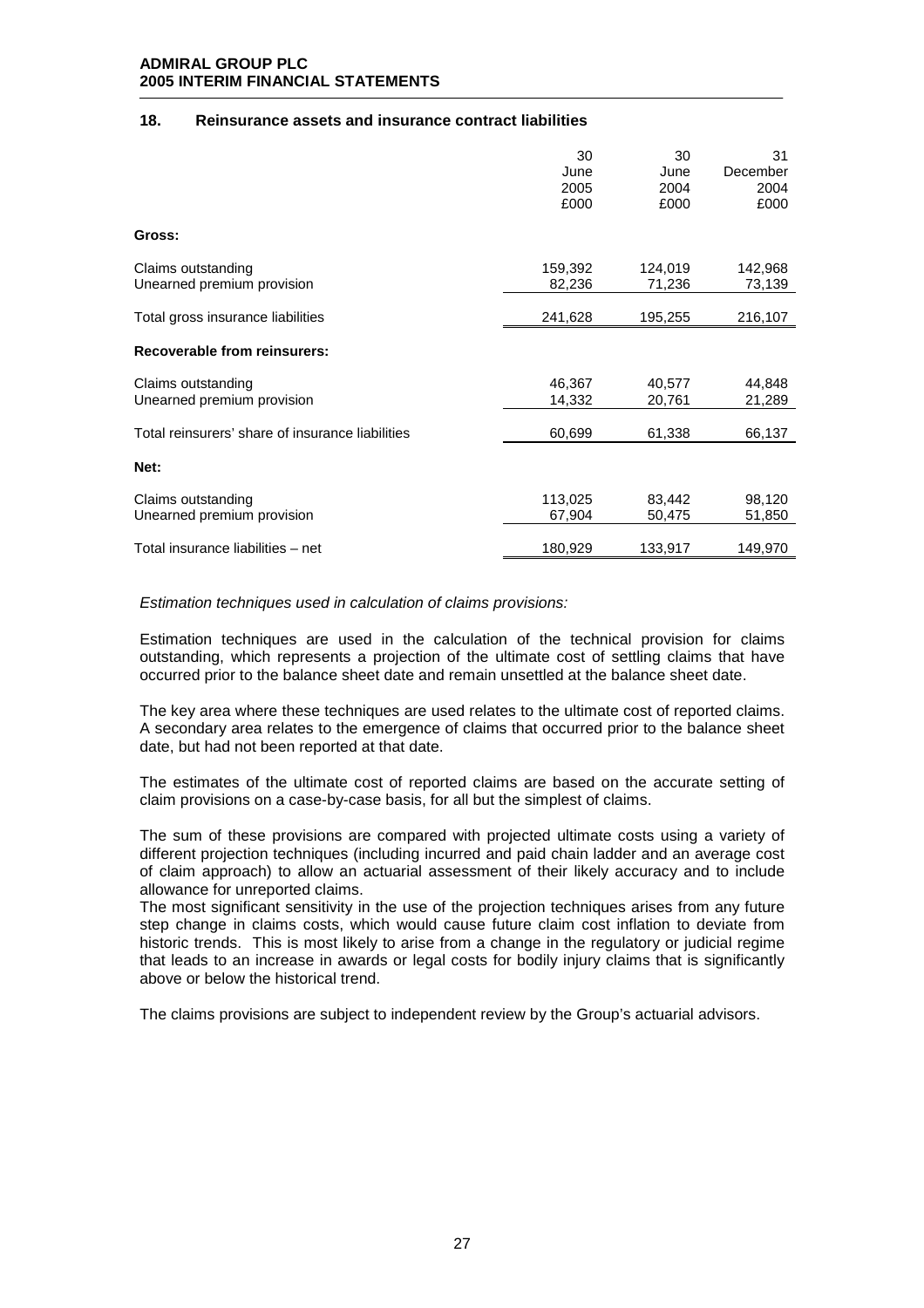### *Development of claims provisions:*

The following table sets out an analysis of the impact of movements in prior year claims provisions, in terms of their net value, and their impact on the reported loss ratio:

|                                                    | Six months ended<br>30 June: |              |              | Financial year: |              |              |
|----------------------------------------------------|------------------------------|--------------|--------------|-----------------|--------------|--------------|
|                                                    | 2005<br>£000                 | 2004<br>£000 | 2004<br>£000 | 2003<br>£000    | 2002<br>£000 | 2001<br>£000 |
| 2000                                               | 370                          | 740          | 1,480        | 5,176           | 6,188        | 3,923        |
| 2001                                               | 1.483                        | 1.978        | 2.967        | 7,938           | 2,490        |              |
| 2002                                               | 1.937                        | 1.937        | 3,229        | 2,975           |              |              |
| 2003                                               | 1,387                        | 518          | 1,513        |                 |              |              |
| 2004                                               |                              |              |              |                 |              |              |
| Total net release                                  | 5,177                        | 5,173        | 9,189        | 16,089          | 8,678        | 3,923        |
| Net premium revenue<br>Release as % of net premium | 63,833                       | 50.049       | 107.501      | 79,327          | 81,336       | 84,135       |
| revenue                                            | 8.1%                         | 10.3%        | 8.5%         | 20.3%           | 10.7%        | 4.7%         |

## **Reconciliation of movement in net claims provisions:**

|                                         | 30       | 30       | 31       |
|-----------------------------------------|----------|----------|----------|
|                                         | June     | June     | December |
|                                         | 2005     | 2004     | 2004     |
|                                         | £000     | £000     | £000     |
| Net claims provision at start of period | 98.120   | 75.549   | 75,549   |
| Net claims incurred                     | 45.951   | 31,959   | 71.919   |
| Net claims paid                         | (31,046) | (24,066) | (49,348) |
| Net claims provision at end of period   | 113,025  | 83,442   | 98,120   |

#### **Reconciliation of movement in net unearned premium provision:**

|                                                   | 30        | 30       | 31        |
|---------------------------------------------------|-----------|----------|-----------|
|                                                   | June      | June     | December  |
|                                                   | 2005      | 2004     | 2004      |
|                                                   | £000      | £000     | £000      |
| Net unearned premium provision at start of period | 51,850    | 42.614   | 42.614    |
| Increase in the period                            | 80,539    | 58,830   | 118,102   |
| Released in the period                            | (64, 485) | (50,969) | (108,866) |
|                                                   |           |          |           |
| Net unearned premium provision at end of period   | 67.904    | 50.475   | 51,850    |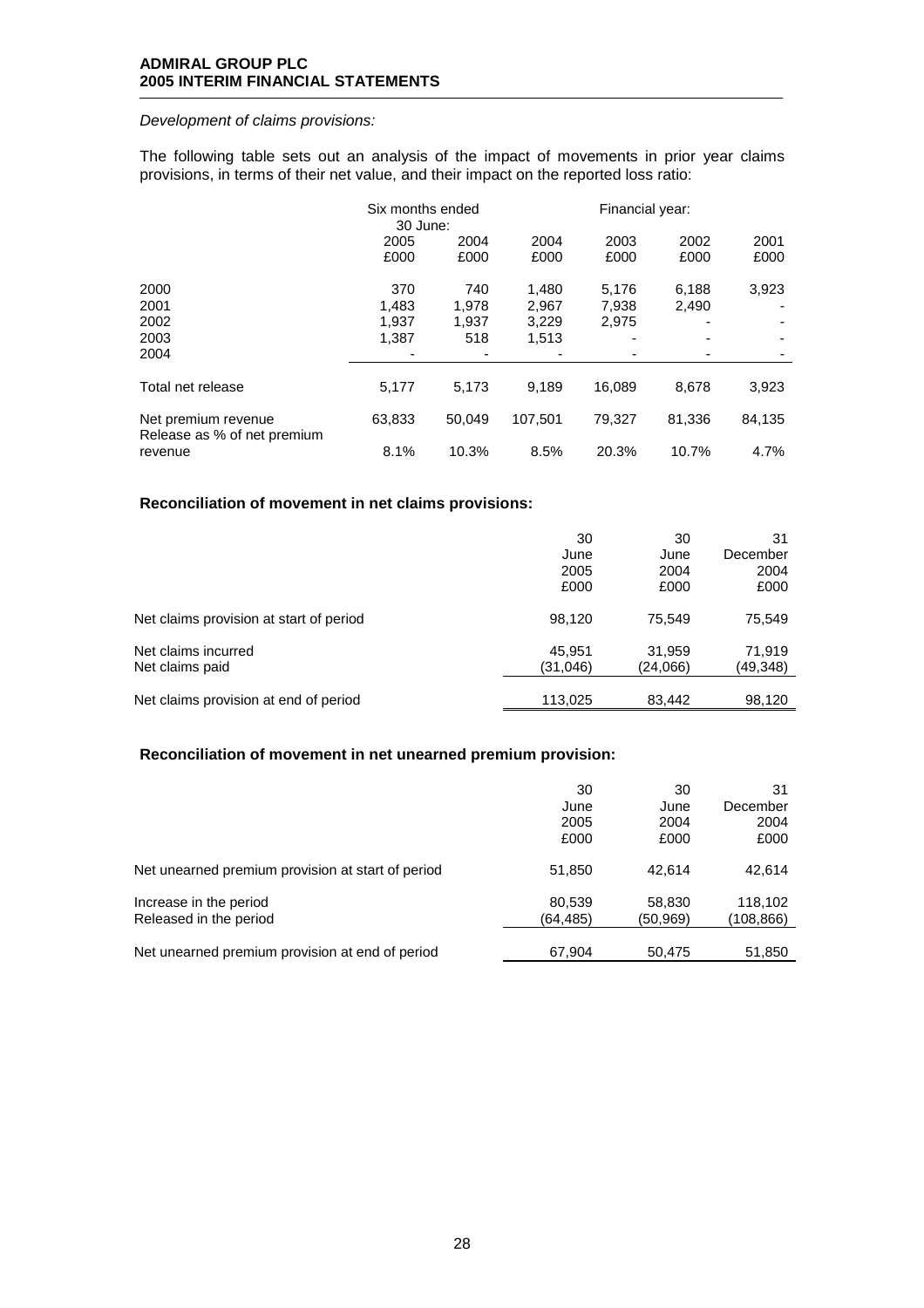#### **19. Cash and cash equivalents**

|                                 | 30      | 30      | 31       |
|---------------------------------|---------|---------|----------|
|                                 | June    | June    | December |
|                                 | 2005    | 2004    | 2004     |
|                                 | £000    | £000    | £000     |
| Cash at bank and in hand        | 97.377  | 108.827 | 88,131   |
| Cash on short term deposit      | 21.799  | 25,862  | 31,070   |
|                                 |         |         |          |
| Total cash and cash equivalents | 119,176 | 134,689 | 119,201  |

Cash and cash equivalents includes cash in hand, deposits held at call with banks, and other short-term deposits with original maturities of three months or less.

#### **20. Trade and other receivables**

|                                        | 30     | 30     | 31       |
|----------------------------------------|--------|--------|----------|
|                                        | June   | June   | December |
|                                        | 2005   | 2004   | 2004     |
|                                        | £000   | £000   | £000     |
| Profit commission due from co-insurers | 7.438  | 11,931 | 2,434    |
| Profit commission due from reinsurers  | 1.420  | 509    | 804      |
| Other trade debtors                    | 19,097 | 12.621 | 11,867   |
| Prepayments and accrued income         | 1,649  | 2,020  | 1,634    |
|                                        |        |        |          |
| Total trade and other receivables      | 29.604 | 27.081 | 16.739   |

#### **21. Financial liabilities**

|                             | 30     | 30     | 31       |
|-----------------------------|--------|--------|----------|
|                             | June   | June   | December |
|                             | 2005   | 2004   | 2004     |
|                             | £000   | £000   | £000     |
| Interest bearing bank loans | 29.471 | 33.072 | 33.122   |
|                             |        |        |          |

Analysis of borrowings:

|                                         | 30     | 30     | 31       |
|-----------------------------------------|--------|--------|----------|
|                                         | June   | June   | December |
|                                         | 2005   | 2004   | 2004     |
|                                         | £000   | £000   | £000     |
| Repayments falling due within 12 months | 11.471 | 7.739  | 11,455   |
| Repayments falling due after 12 months  | 18,000 | 25,333 | 21,667   |
|                                         |        |        |          |
|                                         | 29.471 | 33.072 | 33.122   |

The Company's debt consists of a facility negotiated in 2002 with Lloyds TSB and Bank of Scotland. This consists of a £40m term loan (paid down during the year to £33m), along with a £10m revolving credit facility that was cancelled by the directors during 2004. The term loan is to be repaid according to a set repayment schedule over six years from October 2002.

Interest is charged on amounts drawn down based on three elements:

- a) LIBOR
- b) a margin as set out in the facility agreement, varying between 1.25% and 2.25%
- c) a "mandatory costs" contribution currently around 0.01%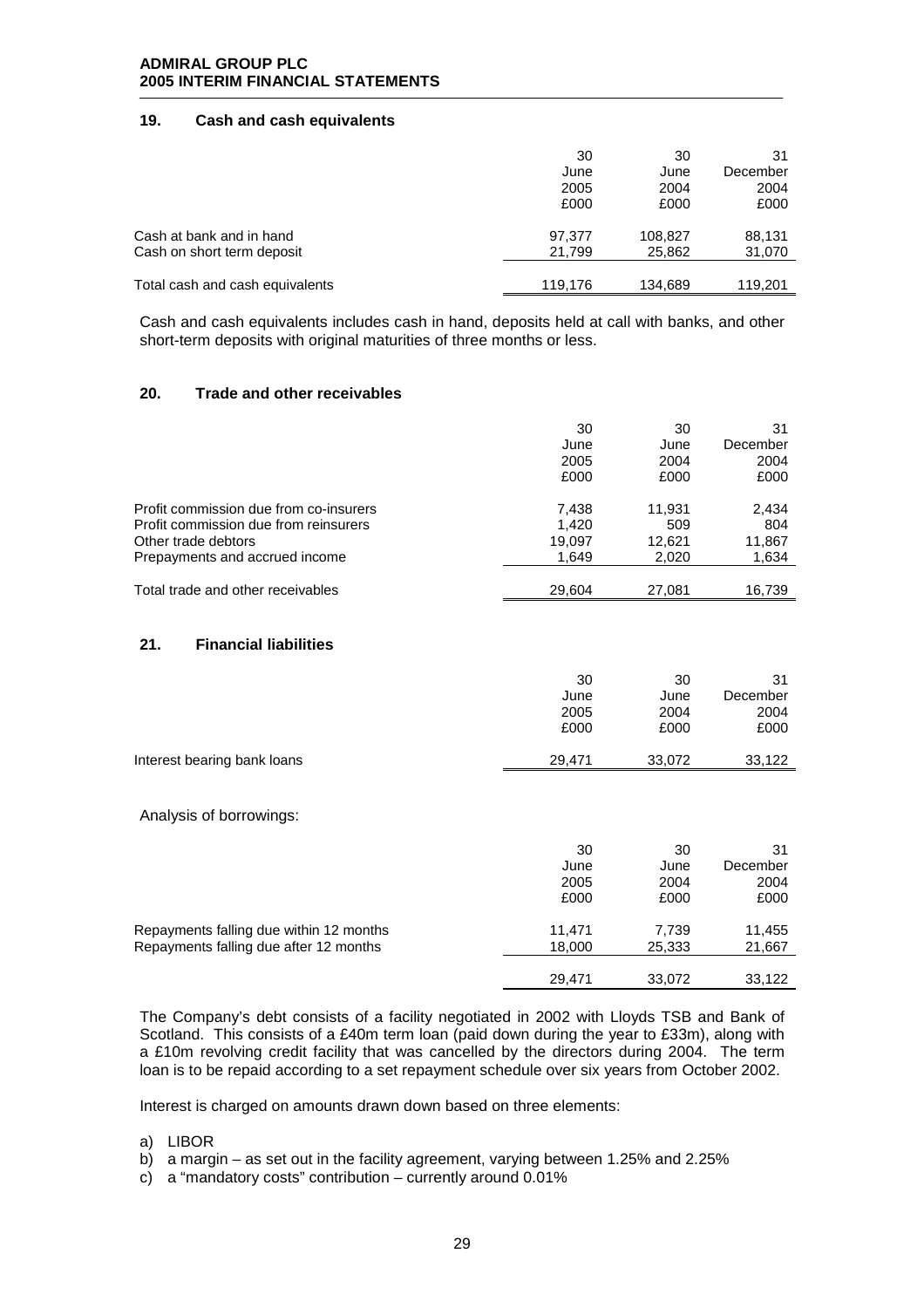Accrued interest is paid off at the end of quarterly interest periods. Security granted in respect of the facility is in the form of fixed and floating charges over most Group assets (excluding assets subject to regulatory restriction) and charges over the shares in some subsidiary companies.

#### **22. Provisions for other liabilities and charges**

|                                    | 30                       | 30      | 31       |
|------------------------------------|--------------------------|---------|----------|
|                                    | June                     | June    | December |
| Employee share trust (ESOT)        | 2005                     | 2004    | 2004     |
|                                    | £000                     | £000    | £000     |
| Brought forward at start of period | $\overline{\phantom{0}}$ | 11.739  | 11.739   |
| Movement in period                 | -                        | (4,602) | (11,739) |
|                                    |                          |         |          |
| Carried forward at end of period   |                          | 7.137   |          |

*Notes on ESOT* 

The ESOT crystallised at the time of the Company's flotation in September 2004, and the 2004 Annual Report contains significant detail on the scheme. Refer to this report (available at www.admiralgroup.co.uk or from the Company Secretary at Capital Tower, Greyfriars Road, Cardiff CF10 3AZ) for further detail.

#### **23. Trade and other payables**

|                                                   | 30      | 30      | 31       |
|---------------------------------------------------|---------|---------|----------|
|                                                   | June    | June    | December |
|                                                   | 2005    | 2004    | 2004     |
|                                                   | £000    | £000    | £000     |
| Trade payables                                    | 3,475   | 2,749   | 3,381    |
| Amounts owed to co-insurers and reinsurers        | 105,325 | 63,075  | 91,347   |
| Finance leases due within 12 months               | 1,696   | 2,065   | 1,543    |
| Finance leases due after 12 months                | 491     | 1,190   | 741      |
| Other taxation and social security liabilities    | 3,943   | 3,619   | 3,236    |
| Other payables                                    | 13,294  | 13,882  | 12,320   |
| Accruals and deferred income (see below)          | 61,842  | 50,553  | 51,761   |
| Total trade and other payables                    | 190,066 | 137,133 | 164,329  |
| Analysis of accruals and deferred income:         |         |         |          |
|                                                   | 30      | 30      | 31       |
|                                                   | June    | June    | December |
|                                                   | 2005    | 2004    | 2004     |
|                                                   | £000    | £000    | £000     |
| Premium receivable in advance of policy inception | 31,626  | 25,224  | 23,960   |
| Accrued expenses                                  | 22,067  | 18,143  | 20,288   |
| Deferred income                                   | 8,149   | 7,186   | 7,513    |
| Total accruals and deferred income as above       | 61,842  | 50,553  | 51,761   |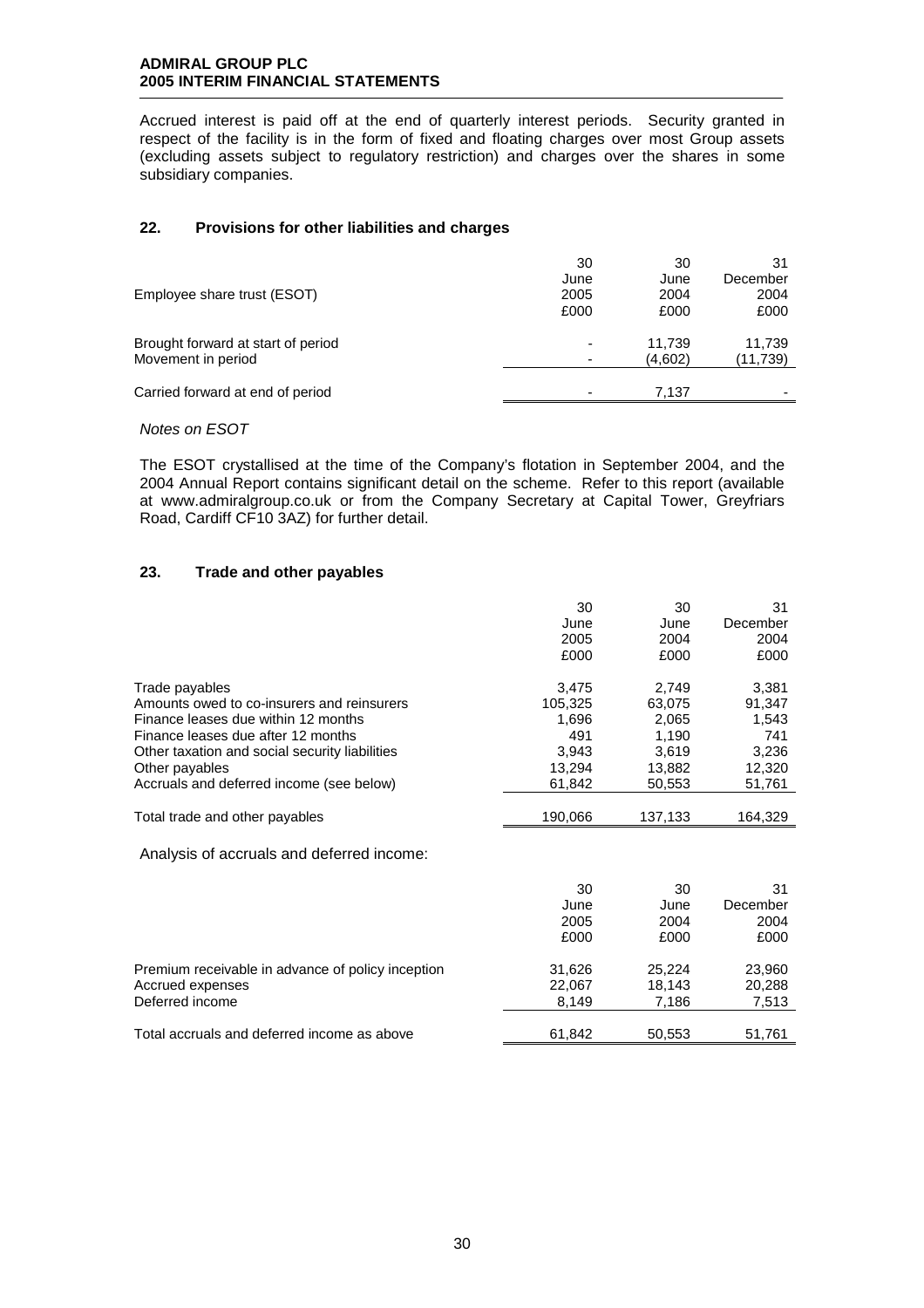# **24. Deferred income tax liability**

|                                    | 30    | 30      | 31       |
|------------------------------------|-------|---------|----------|
|                                    | June  | June    | December |
|                                    | 2005  | 2004    | 2004     |
|                                    | £000  | £000    | £000     |
| Brought forward at start of period | 4.838 | 6.366   | 6,366    |
| Movement in period                 | 1.539 | (4.293) | (1,528)  |
| Carried forward at end of period   | 6.377 | 2.073   | 4.838    |

The net balance provided at the end of the current period is made up of a gross deferred tax liability of £6,671,000 (June 2004: £2,762,000; December 2004: £5,132,000) relating to the tax treatment of Lloyd's Syndicates, and a deferred tax asset of £294,000 (June 2004: £689,000; December 2004: £294,000) in respect of other timing differences.

There was no unprovided deferred tax at the period-end (June 2004: £782,000 unprovided asset; December 2004: £531,000 unprovided asset; both in respect of losses carried forward).

#### **25. Share capital**

| 30   | 30             | 31       |
|------|----------------|----------|
| June | June           | December |
| 2005 | 2004           | 2004     |
| £000 | £000           | £000     |
|      |                |          |
| 500  |                | 500      |
|      | 13             |          |
|      | 6              |          |
|      | 3              |          |
|      | 3              |          |
|      | $\overline{2}$ |          |
| 500  | 27             | 500      |
|      |                |          |
| 259  |                | 259      |
|      | 13             |          |
|      | 6              |          |
|      |                |          |
|      | 3              |          |
|      | $\overline{2}$ |          |
| 259  | 25             | 259      |
|      |                |          |

All ordinary shares in issue at the period end have the same rights.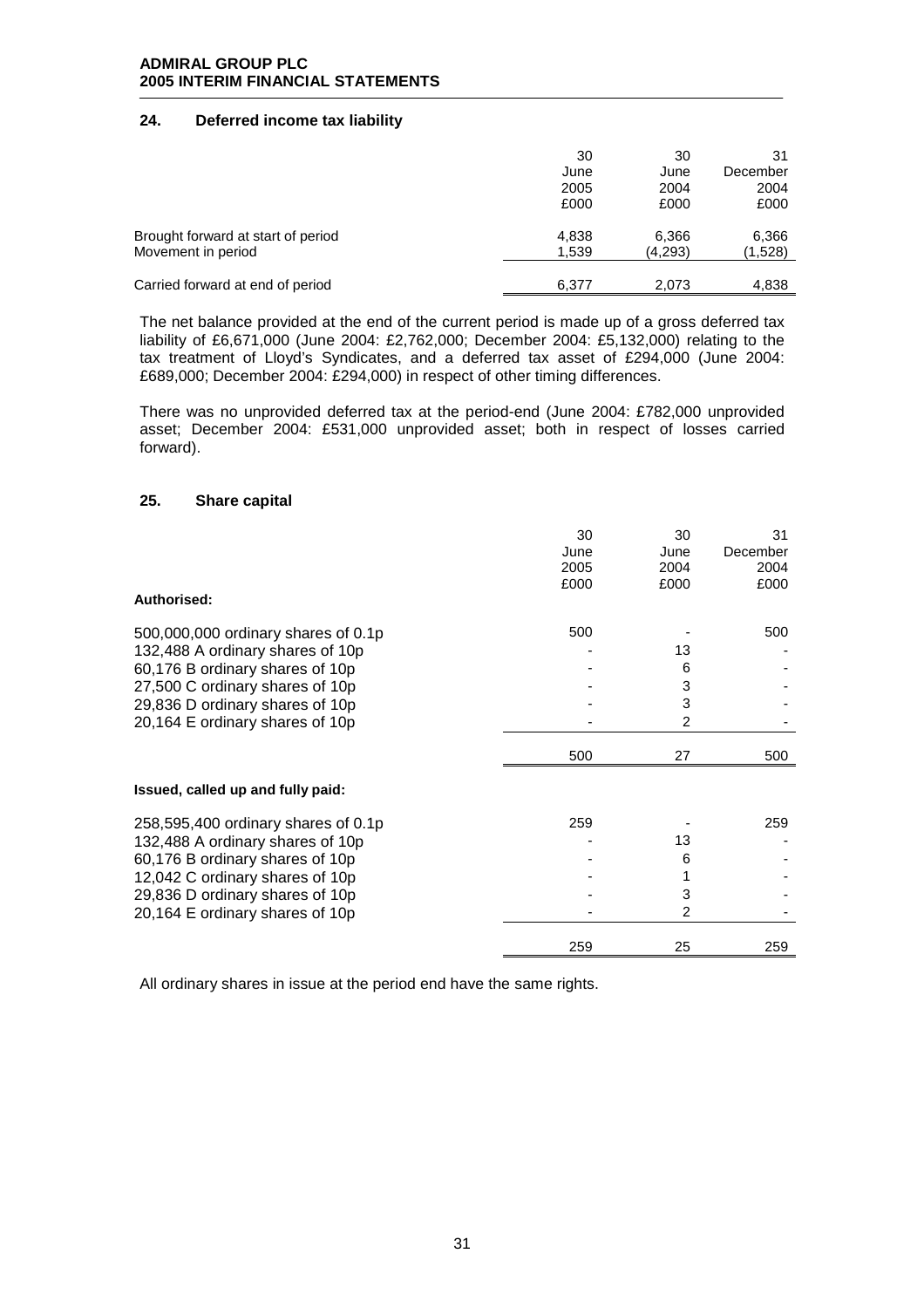#### *Staff share schemes*

Analysis of share scheme costs included within other operating expenses (note 8):

|                                                                                          | 30<br>June<br>2005<br>£000 | 30<br>June<br>2004<br>£000 | 31<br>December<br>2004<br>£000 |
|------------------------------------------------------------------------------------------|----------------------------|----------------------------|--------------------------------|
| SIP charge (note i)                                                                      | 54                         | -                          |                                |
| UFSS charge (note ii)                                                                    | 71                         |                            |                                |
| ESOT credit (refer to note 22)<br>Non executive director option charges (note iii below) | -                          | (4,602)                    | (4,452)<br>308                 |
| Total share scheme charges                                                               | 125                        | (4,602)                    | (4,144)                        |

#### *Notes*

#### *(i) The Approved Share Incentive Plan (the SIP)*

Eligible employees qualify for awards under the SIP based upon the performance of the Group in each half-year against budget. The current maximum award for each half-year amounts to 600,000 shares (or a maximum annual award of £3,000 per employee if smaller).

The maximum award is made if the Group's core profit exceeds budget by 11.5 per cent. Employees must remain in employment until the vesting date (three years from the date of award) in order to receive the shares awarded.

The fair value of shares to be awarded is estimated at latest share price available when drawing up the interim financial statements, and will be adjusted to reflect the actual share price on the award date. Awards under the SIP are entitled to receive dividends, and hence no adjustment has been made to this fair value.

#### *(ii) The Unapproved Free Share Scheme (the UFSS)*

This scheme is open to managers within the Group (excluding executive directors) with variable awards available.

Under the scheme, individuals receive an award of free shares at no charge. 271 employees received awards under this scheme during June 2005. Staff must remain in employment until the vesting date (in June 2008) to receive any award.

For an award to vest, the total shareholder return (TSR) of Admiral Group plc shares over the three years 2005 to 2007 must be at least equal to the TSR of the FTSE 350 index, of which the Company is a constituent. If the Company's TSR does not meet this target, no awards will vest under the 2005 UFSS scheme.

If this initial hurdle is overcome, individual awards are calculated based on the growth in the Company's earnings per share (EPS) relative to a risk free return (RFR), for which LIBOR has been selected as a benchmark. This performance is measured over the same three-year period.

The range of awards is as follows:

- If the growth in EPS is less than the RFR, no awards vest
- EPS growth is equal to  $RFR 10\%$  of maximum award vests
- To achieve the maximum award, EPS growth has to be 36 points higher than RFR over the three year period

Between 10% and 100% of the maximum awards, a linear relationship exists.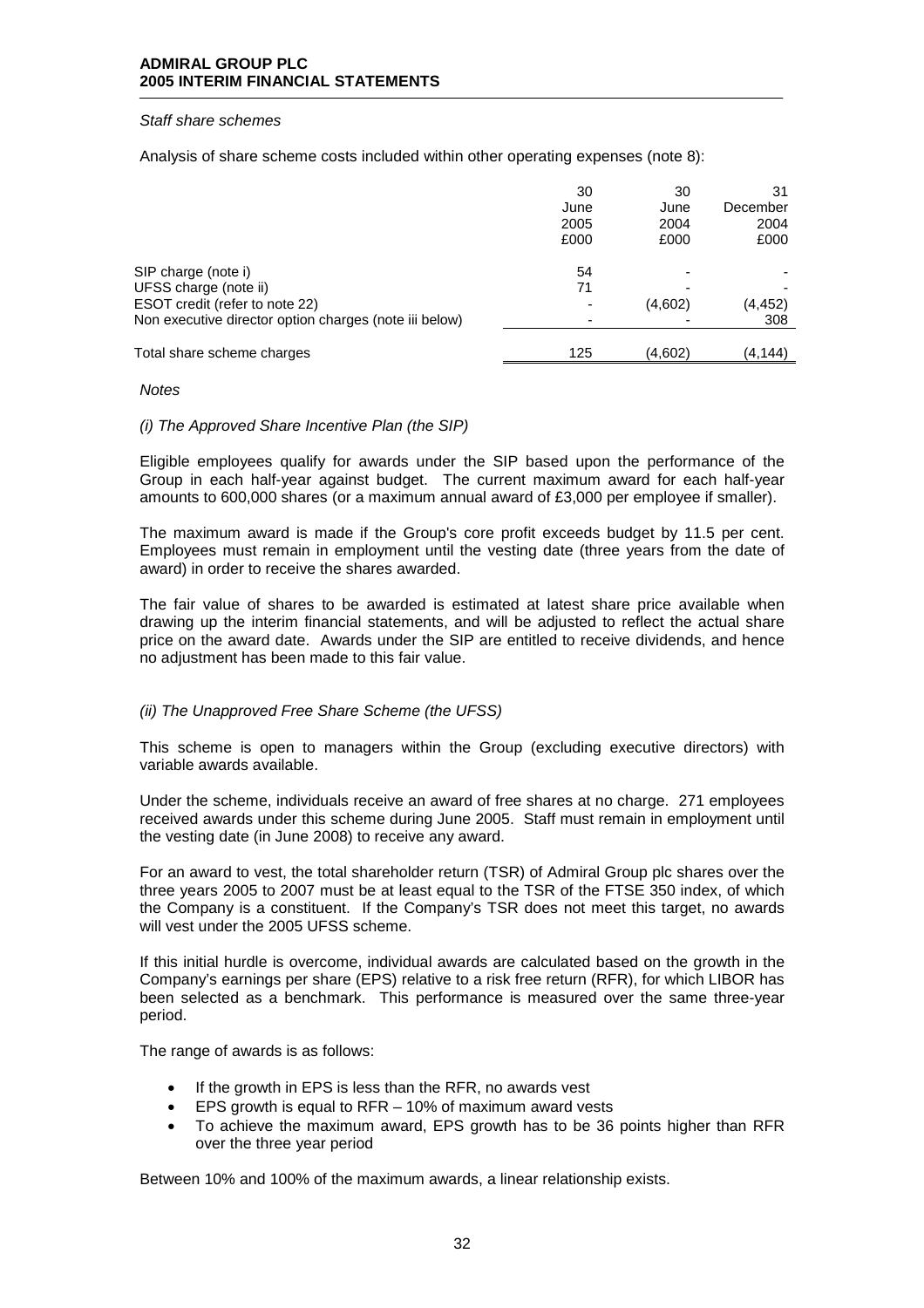Awards under the UFSS are not eligible for dividends and hence the fair value of free shares to be awarded under this scheme has been revised downwards to take account of these distributions. The unadjusted fair value is based on the share price at the balance sheet date (being £3.62).

*Number of free share awards outstanding at 30 June 2005* 

|                          | Awards<br>outstanding<br>$(*1)$ | Vesting<br>date |
|--------------------------|---------------------------------|-----------------|
| SIP H105 scheme          | 581,000                         | September 2008  |
| UFSS 2005 scheme         | 685,000                         | June 2008       |
| Tatal awarda awatan dina | 1.000.000                       |                 |

Total awards outstanding 1,266,000

\*1 – being the maximum number of awards expected to be made before accounting for expected staff attrition.

#### *(iii) Non-executive director option charges:*

None of the Group's current directors participate in the new share schemes, and there were no share options outstanding at any balance sheet date.

In the year-ended 31 December 2004, two non-executive directors within the Admiral group (one, Keith James, a director of Admiral Group plc) were issued with share options (during September 2004). Each was granted (free of charge) options over 56,000 Admiral Group plc 0.1p ordinary shares, and each exercised their options shortly after grant, also during September 2004. The exercise price per share was 0.1p, and the fair value of each option at grant and exercise was £2.75. The full-year 2004 income statement account includes a charge of £308,000 in respect of these options.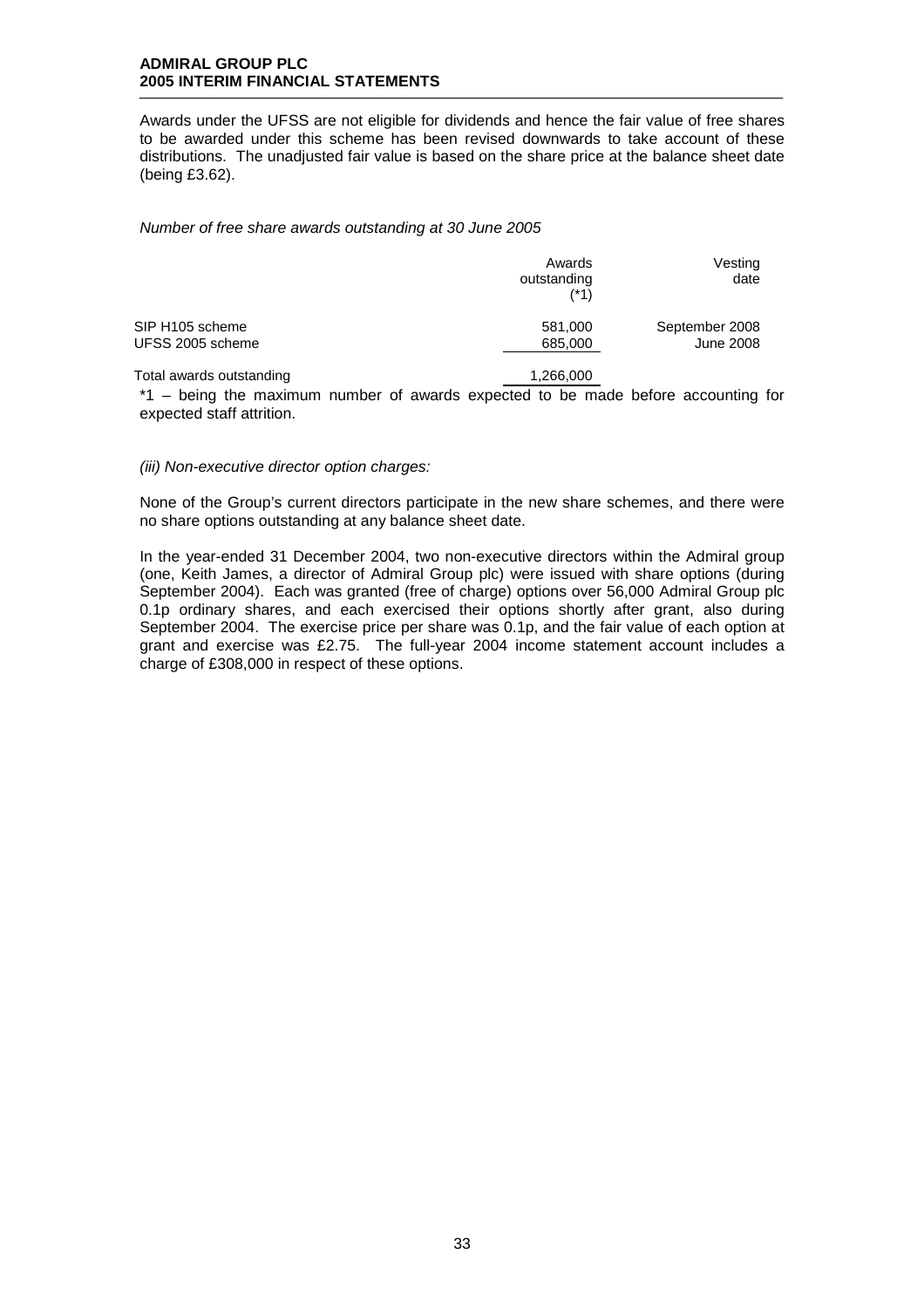# **26. Consolidated statement of changes in equity**

|                                                              | Share<br>capital<br>£000 | Share<br>premium<br>account<br>£000 | Capital<br>redemption<br>reserve<br>£000 | Equity<br>Reserve<br>$(*1)$<br>£000 | Retained<br>profit and<br>loss<br>£000 | Total<br>equity<br>£000 |
|--------------------------------------------------------------|--------------------------|-------------------------------------|------------------------------------------|-------------------------------------|----------------------------------------|-------------------------|
| At 1 January 2004 $-$ as<br>restated                         | 25                       | 15,746                              |                                          |                                     | 92,395                                 | 108,166                 |
| Retained profit for the<br>period<br><b>Dividends</b>        |                          |                                     |                                          |                                     | 38,053<br>(14,179)                     | 38,053<br>(14,179)      |
| As at 30 June 2004                                           | 25                       | 15,746                              |                                          |                                     | 116,269                                | 132,040                 |
| At 1 January 2004 $-$ as<br>restated                         | 25                       | 15,746                              |                                          |                                     | 92,395                                 | 108,166                 |
| Retained profit for the<br>period<br>Issues of share capital | 251                      | (247)                               |                                          |                                     | 90,506                                 | 90,506<br>4             |
| Share issue expenses<br><b>Dividends</b>                     |                          | (2, 354)                            |                                          |                                     | (51, 996)                              | (2, 354)<br>(51, 996)   |
| Share option charges<br>Cancellation of shares               | (17)                     |                                     | 17                                       |                                     | 308                                    | 308                     |
| As at 31 December 2004                                       | 259                      | 13,145                              | 17                                       |                                     | 131,213                                | 144,634                 |
| Retained profit for the<br>period                            |                          |                                     |                                          |                                     | 39,271                                 | 39,271                  |
| <b>Dividends</b><br>Share scheme charges                     |                          |                                     |                                          | 357                                 | (24, 049)                              | (24, 049)<br>357        |
| As at 30 June 2005                                           | 259                      | 13,145                              | 17                                       | 357                                 | 146,435                                | 160,213                 |

\*1 – The credit to the equity reserve in respect of share schemes is higher than the charge shown in the income statement. This is because an element of the gross cost is recharged whereas the equity reserve above is credited with the gross amount.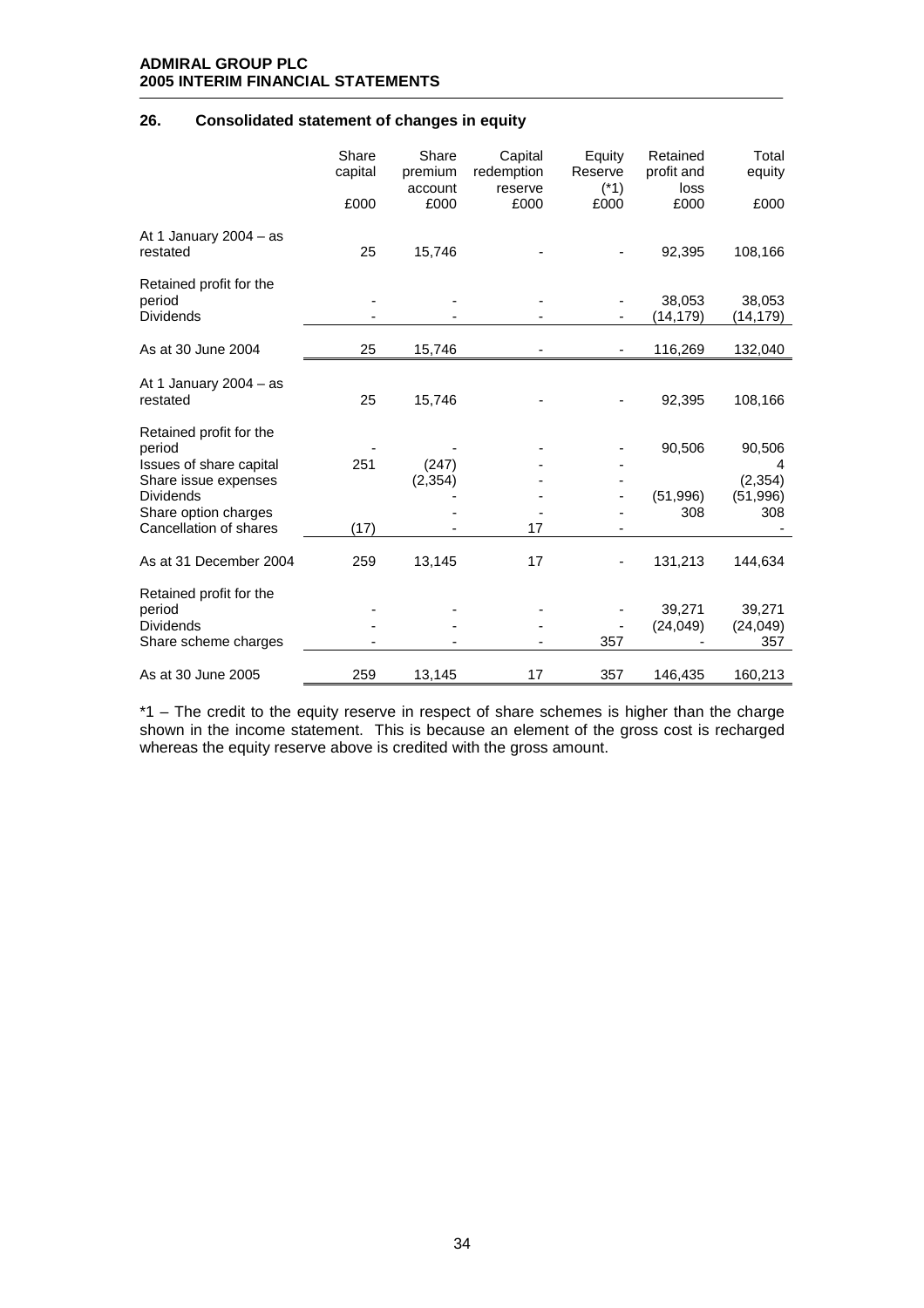# **27. Cash flow statement**

*Reconciliation of profit after tax to cash flow from operating activities* 

|                                                       | 30        | 30        | 31        |
|-------------------------------------------------------|-----------|-----------|-----------|
|                                                       | June      | June      | December  |
|                                                       | 2005      | 2004      | 2004      |
|                                                       | £000      | £000      | £000      |
| Profit after tax                                      | 39,271    | 38,053    | 90,506    |
| Adjustments for non-cash items:                       |           |           |           |
| - Depreciation                                        | 867       | 784       | 1,576     |
| - Amortisation of software                            | 476       | 489       | 981       |
| - Unrealised (gains) / losses on investments          | (2, 476)  | 961       | 200       |
| - Share option charge                                 |           |           | 308       |
| - Share scheme credit, net of employer's NIC          | 357       | (4,602)   | (4, 452)  |
| Employer's NIC charge on ESOT                         |           |           | (7, 284)  |
| Loss on disposal of property, plant and equipment and |           |           |           |
| software                                              | 504       | 4         | 4         |
| Change in gross insurance contract liabilities        | 25,521    | 20,426    | 41,278    |
| Change in reinsurance assets                          | 5,438     | (4,672)   | (9, 471)  |
| Change in trade and other receivables, including from |           |           |           |
| policyholders                                         | (35, 364) | (41, 283) | (31, 675) |
| Change in trade and other payables, including tax and |           |           |           |
| social security                                       | 25,834    | 33,881    | 62,048    |
| Net change in investments held at fair value          | (41, 624) | 5,904     | (59, 154) |
| Interest expense                                      | 1,160     | 1,227     | 2,451     |
| Taxation expense                                      | 16,316    | 16,601    | 14,400    |
|                                                       |           |           |           |
| Cash flow from operating activities                   | 36,280    | 67,773    | 101,716   |

#### **28. Financial commitments**

The Group was committed to obligations under operating leases on land and buildings as follows:

| Operating leases expiring | 30<br>June<br>2005<br>£000 | 30<br>June<br>2004<br>£000 | 31<br>December<br>2004<br>£000 |
|---------------------------|----------------------------|----------------------------|--------------------------------|
| Within one years          | 308                        |                            |                                |
| Within two to five years  | 62                         | 484                        | 509                            |
| Over five years           | 1,056                      | 1.184                      | 1,465                          |
| Total commitments         | 1.426                      | 1,668                      | 1.974                          |

In addition, the Group had contracted to spend the following on property, plant and equipment at the end of each period:

|                           | 30<br>June<br>2005<br>£000 | 30<br>June<br>2004<br>£000 | 31<br>December<br>2004<br>£000 |
|---------------------------|----------------------------|----------------------------|--------------------------------|
| Expenditure contracted to | 75                         | 167                        | 373                            |
|                           |                            |                            |                                |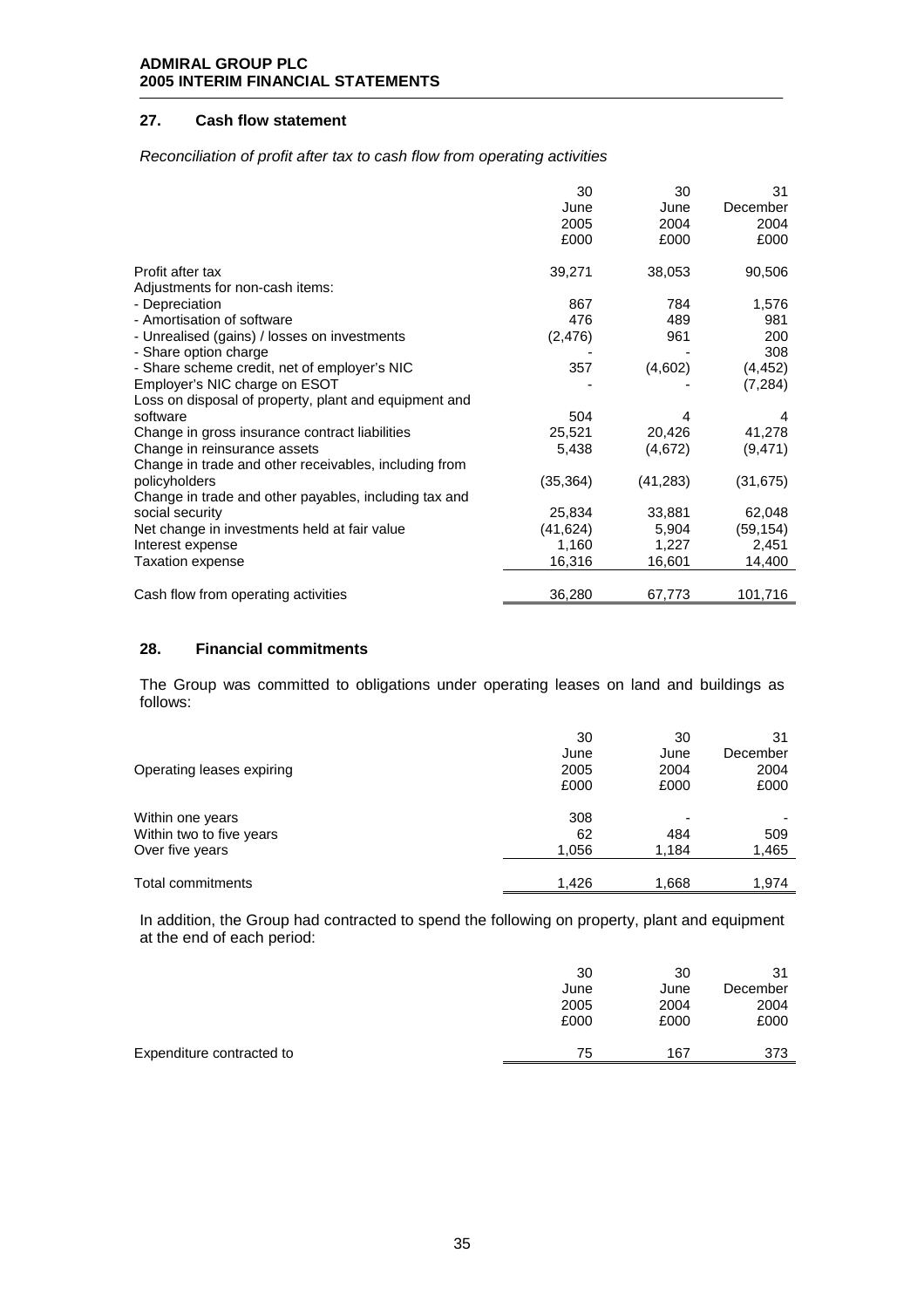# **Independent review report to Admiral Group plc**

#### **Introduction**

We have been engaged by the Company to review the financial information set out on pages 7 to 35 and we have read the other information contained in the interim report and considered whether it contains any apparent misstatements or material inconsistencies with the financial information.

This report is made solely to the company in accordance with the terms of our engagement to assist the Company in meeting the requirements of the Listing Rules of the Financial Services Authority. Our review has been undertaken so that we might state to the Company those matters we are required to state to it in this report and for no other purpose. To the fullest extent permitted by law, we do not accept or assume responsibility to anyone other than the Company for our review work, for this report, or for the conclusions we have reached.

#### **Directors' responsibilities**

The interim report, including the financial information contained therein, is the responsibility of and has been approved by the directors. The directors are responsible for preparing the interim report in accordance with the Listing Rules which require that the accounting policies and presentation applied to the interim figures should be consistent with those applied in preparing the preceding annual financial statements except where any changes, and the reasons for them, are disclosed.

As disclosed in note 1 to the financial information, the next annual financial statements of the Group will be prepared in accordance with IFRSs adopted for use in the European Union.

The accounting policies that have been adopted in preparing the financial information are consistent with those that the directors currently intend to use in the next annual financial statements. There is, however, a possibility that the directors may determine that some changes to these policies are necessary when preparing the full annual financial statements for the first time in accordance with those IFRSs adopted for use by the European Union. This is because, as disclosed in note 1, the directors have anticipated that certain standards, which have yet to be formally adopted for use in the EU, will be so adopted in time to be applicable to the next annual financial statements.

## **Review work performed**

We conducted our review in accordance with guidance contained in Bulletin 1999/4 *Review of interim financial information* issued by the Auditing Practices Board for use in the United Kingdom. A review consists principally of making enquiries of management and applying analytical procedures to the financial information and underlying financial data and, based thereon, assessing whether the accounting policies and presentation have been consistently applied unless otherwise disclosed. A review is substantially less in scope than an audit performed in accordance with Auditing Standards and therefore provides a lower level of assurance than an audit. Accordingly, we do not express an audit opinion on the financial information.

#### **Review conclusion**

On the basis of our review we are not aware of any material modifications that should be made to the financial information as presented for the six months ended 30 June 2005.

KPMG Audit Plc, Cardiff, 5 September 2005.